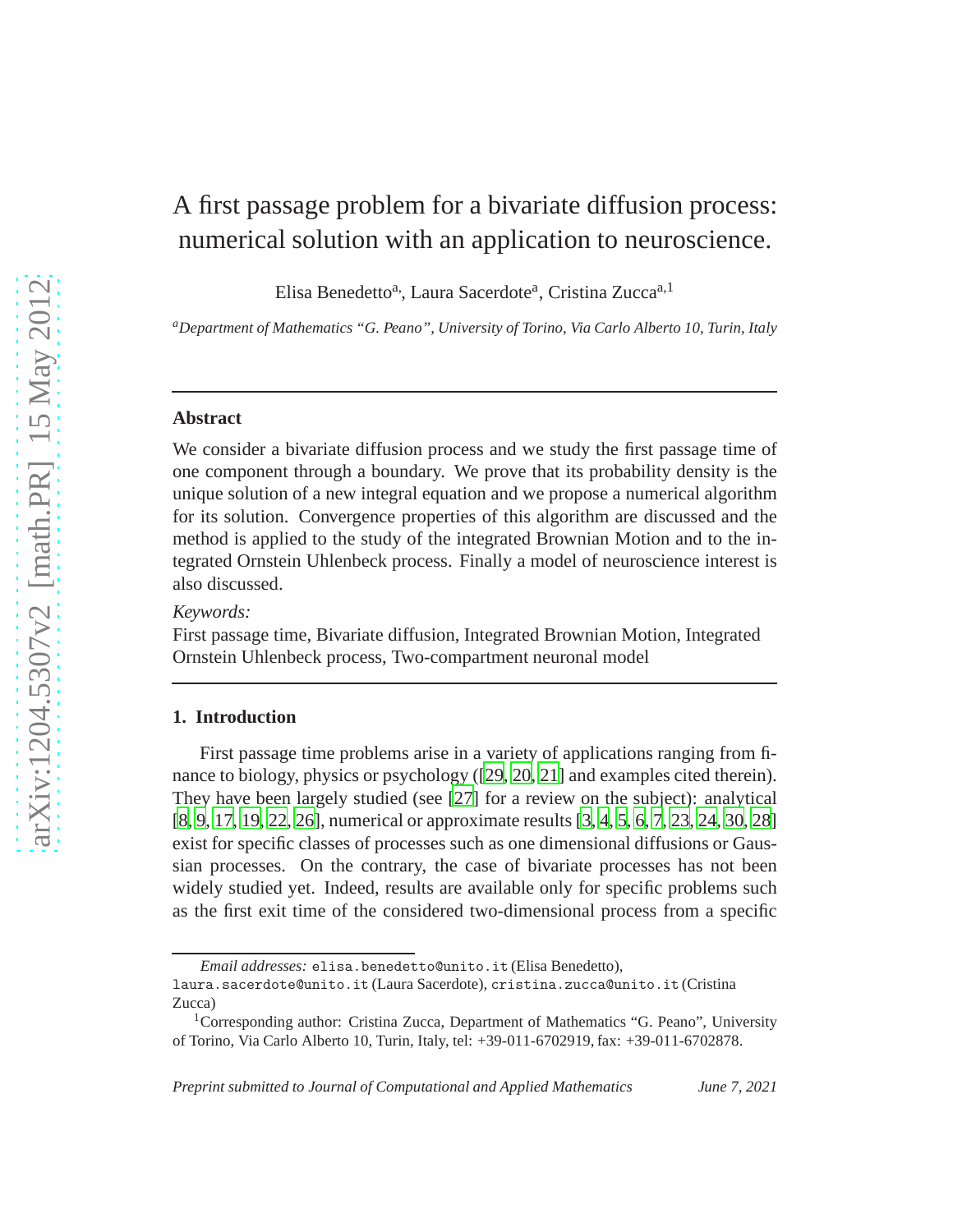surface [\[10,](#page-20-5) [14\]](#page-20-6). However there is a set of instances where the random variable of interest is the first passage time of one of the components of the bivariate process through a constant or a time dependent boundary. Examples of this type of problems are the First Passage Time (FPT) of integrated processes such as the Integrated Brownian Motion (IBM) or the Integrated Ornstein Uhlenbeck Process (IOU). Indeed, these one dimensional processes should be studied as bivariate processes if the Markov property has to be preserved. Recent examples of applications of the IBM or of the IOU processes have appeared in the metrological literature [\[18\]](#page-21-9) where these processes are alternatively used to model the error of atomic clocks. In that case the crossing problem corresponds to the first attainment of an assigned value by the atomic clock error. Another application for this type of problems arises in neuroscience for the study of two-compartment models [\[15\]](#page-20-7). Indeed, the membrane potential evolution of two communicating parts of the neuron, the dendritic zone and the soma, can be depicted by a two-dimensional diffusion process, whose components describe the two considered zones. Furthermore, the time of a spike, i.e. the time when the membrane potential changes its dynamics with a sudden hyperpolarization, is described as the FPT of the second component through a boundary. Motivated by these applications, we consider the FPT of one component of a bivariate diffusion process through an assigned constant boundary, we prove an integral equation for this distribution and we propose a numerical algorithm for its solution. In Section 2 we introduce the notations and the necessary mathematical background. In Section 3 we present the new integral equation and the condition for the existence and uniqueness of its solution. In Section 4 we introduce a numerical algorithm for its solution and show its convergence properties. In Section 5 we illustrate the proposed numerical method through a set of examples, including the two-compartment model of a neuron. Finally in Section 6 we compare computational effort and reliability of the proposed numerical method with a totally simulation algorithm.

#### **2. Notations and Mathematical Background**

Let  $\mathbf{X}(t) = (X_1(t), X_2(t))'$ ,  $t \ge t_0$ , be a two-dimensional diffusion process on *I*  $\subseteq \mathbb{R}^2$  originated in  $\mathbf{X}(t_0) = \mathbf{y}$ , where the superscript  $\prime$  denotes the transpose of the vector. Let  $s < t$ , we denote with

<span id="page-1-0"></span>
$$
f(\mathbf{x},t\,|\,\mathbf{y},s) = \frac{\partial^2}{\partial x_1 \partial x_2} \mathbb{P}\left(\mathbf{X}(t) \le \mathbf{x}\,|\mathbf{X}(s) = \mathbf{y}\right) \tag{1}
$$

its transition probability density function, where  $\mathbf{x} = (x_1, x_2)$  and  $\mathbf{y} = (y_1, y_2)$ .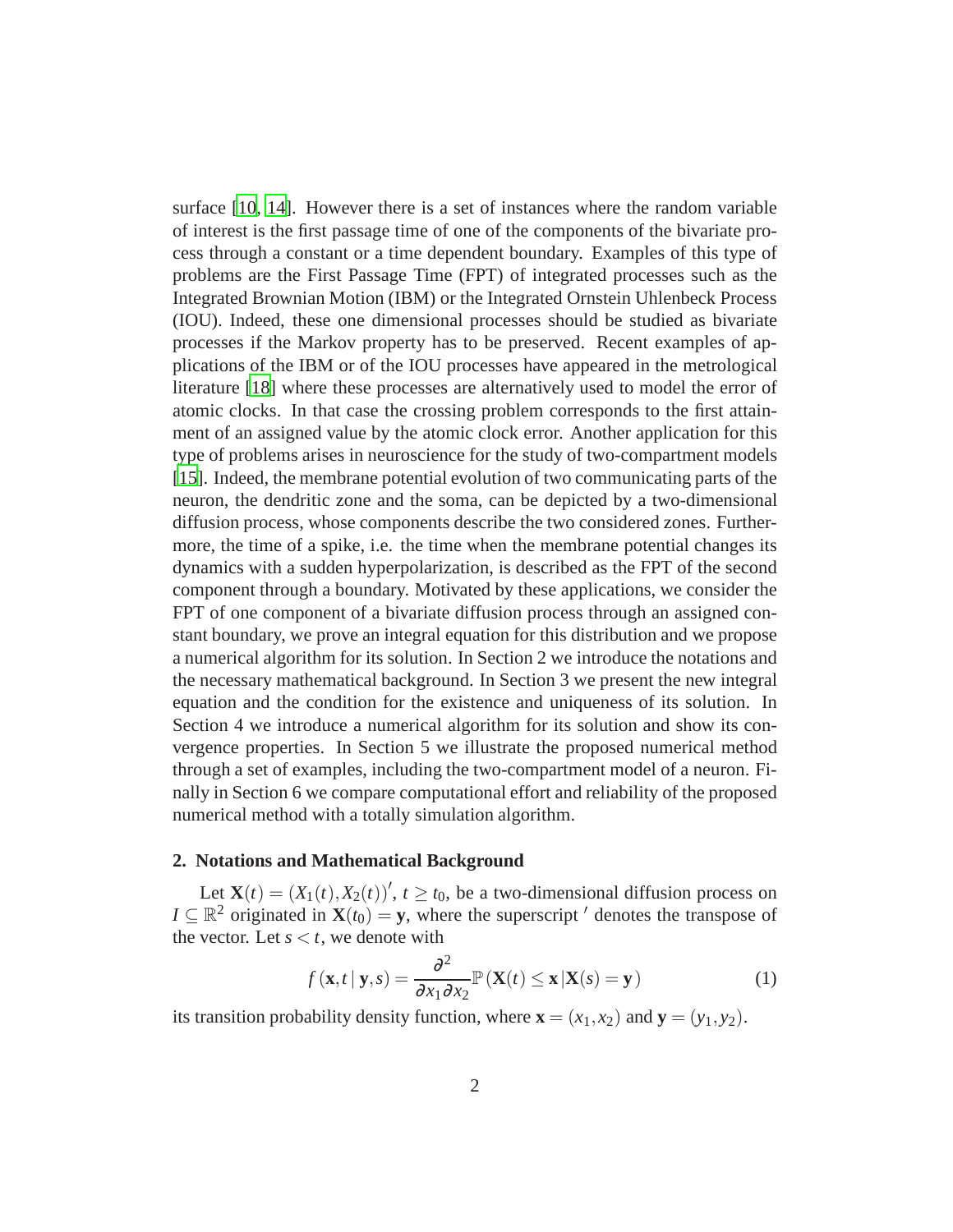In this paper we are concerned with the random variable FPT of the first component of the process  $\mathbf{X}(t)$  through a boundary  $S > y_1$ :

$$
T = \inf \{ t \ge t_0 : X_1(t) \ge S \}.
$$

To describe *T* we will use its probability density function

$$
g(t|\mathbf{y},t_0) = \frac{\partial}{\partial t} \mathbb{P}\left(T < t|\mathbf{X}(t_0) = \mathbf{y}\right). \tag{2}
$$

Furthermore let  $Z(t)$  be a random variable whose distribution coincides with the conditional distribution of  $X_2(t)$  given  $T = t$ 

<span id="page-2-3"></span>
$$
\mathbb{P}\left(X_2(T) < z \middle| T = t; \mathbf{X}(t_0) = \mathbf{y}\right). \tag{3}
$$

We will also consider the joint distribution of  $(X_2(T), T)$  and its probability density function

<span id="page-2-0"></span>
$$
g_c((S,z),t\,|\mathbf{y},t_0)=\frac{\partial^2}{\partial z\partial t}\mathbb{P}\left(X_2(T)
$$

We denote with  $\mathbb{E}_X(h(X))$  the expectation with respect to the probability measure induced by the random variable  $X$ . We skip the subscript if there is no possibility of misunderstanding. In the following theorem we link [\(1\)](#page-1-0) with [\(4\)](#page-2-0).

**Theorem 1.** *For*  $x_1 > S$  *it holds* 

<span id="page-2-1"></span>
$$
\mathbb{P}\left(\mathbf{X}(t) > \mathbf{x} | \mathbf{X}(t_0) = \mathbf{y}\right) \tag{5}
$$
\n
$$
= \int_{t_0}^t d\vartheta \int_{-\infty}^{+\infty} g_c\left(\left(S, z\right), \vartheta \mid \mathbf{y}, t_0\right) \mathbb{P}\left(\mathbf{X}(t) > \mathbf{x} | X_1(\vartheta) = S, X_2(\vartheta) = z\right) dz.
$$

*If the joint probability density function*  $f(\mathbf{x}, t | \mathbf{y}, t_0)$  *exists, it holds* 

<span id="page-2-2"></span>
$$
f(\mathbf{x},t\,|\,\mathbf{y},t_0) = \int_{t_0}^t d\vartheta \int_{-\infty}^{+\infty} g_c\left((S,z),\vartheta\,|\,\mathbf{y},t_0\right) f\left(\mathbf{x},t\,|\,(S,z),\vartheta\right) dz. \tag{6}
$$

*Proof.* Equation [\(5\)](#page-2-1) is a consequence of the strong Markov property, as explained in the following.

Let  $h : (S, \infty) \times \mathbb{R} \to \mathbb{R}$  be a bounded, Borel measurable function and let  $\mathscr{F}_T$  be the  $\sigma$ -algebra generated by the process  $\mathbf{X}(t)$  up to the random time *T*. We get

$$
\mathbb{E}[h(\mathbf{X}(t))|\mathbf{X}(t_0) = \mathbf{y}] = \mathbb{E}[\mathbb{E}[h(\mathbf{X}(t))|\mathscr{F}_T; \mathbf{X}(t_0) = \mathbf{y}]]
$$
(7)  
\n
$$
= \mathbb{E}[\mathbb{E}[h(\mathbf{X}(t))|\mathbf{X}(T)]]
$$
  
\n
$$
= \int_{t_0}^t d\vartheta \int_{-\infty}^{+\infty} \mathbb{E}[h(\mathbf{X}(t))|\mathbf{X}(\vartheta) = (S,z)]g_c((S,z),\vartheta|\mathbf{y},t_0)dz
$$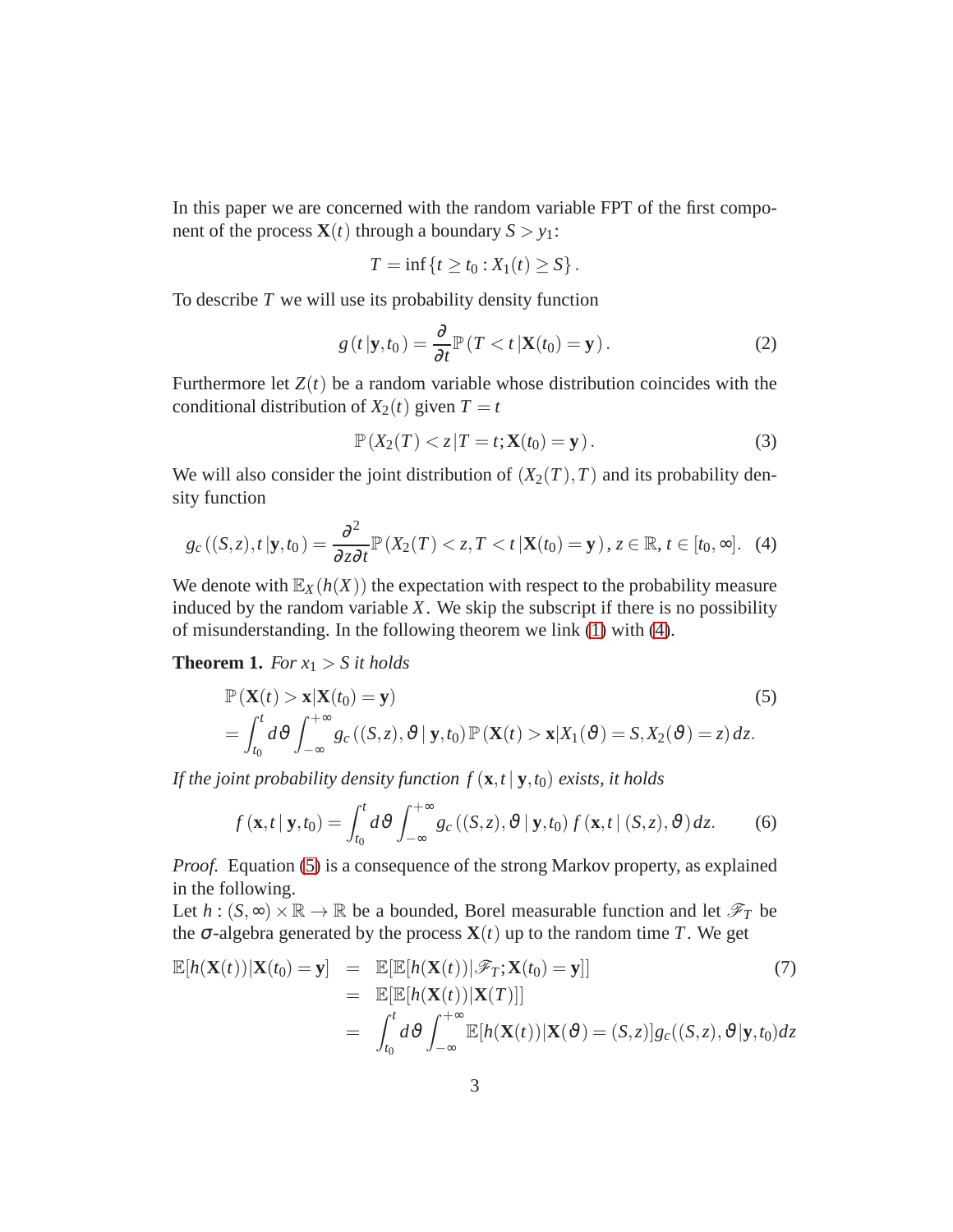where the first equality uses the double expectation theorem while the second one uses the strong Markov property. Choosing  $h(\mathbf{y}) = I_{\{x_1, \infty\} \times \{x_2, \infty\}}(\mathbf{y})$  we get [\(5\)](#page-2-1). Finally, writing the conditional probability  $\mathbb{P}(\mathbf{X}(t) > \mathbf{x} | X_1(\vartheta) = S, X_2(\vartheta) = z)$  as a double integral, changing the order of integration and differentiating [\(5\)](#page-2-1) with respect to  $x_1$  and  $x_2$  we get [\(6\)](#page-2-2).  $\Box$ 

**Remark 1.** Equation [\(6\)](#page-2-2) was introduced without proof in [\[10\]](#page-20-5).

The transition probability density function [\(1\)](#page-1-0) is known in a few instances. One of these cases is a process solution of *linear (in the narrow sense) stochastic differential equation* [\[2](#page-19-3)]

<span id="page-3-0"></span>
$$
\begin{cases}\n d\mathbf{X}(t) = [\mathbf{A}(t)\mathbf{X}(t) + \mathbf{M}(t)]dt + \mathbf{G}(t)d\mathbf{B}(t), & t \ge t_0 \\
\mathbf{X}(t_0) = \mathbf{y}\n\end{cases}
$$
\n(8)

where  $A(t)$  and  $G(t)$  are  $2 \times 2$  matrices, **M** is a vector of 2 components and  $B(t)$ is a bivariate standard Brownian motion.

The solution of [\(8\)](#page-3-0), corresponding to the initial value **y** at instant  $t_0$ , is

$$
\mathbf{X}(t) = \phi(t, t_0) \left[ \mathbf{y} + \int_{t_0}^t \phi(u, t_0)^{-1} \mathbf{M}(u) du + \int_{t_0}^t \phi(u, t_0)^{-1} \mathbf{G}(u) d\mathbf{B}(u) \right], \quad (9)
$$

where  $\phi(t, t_0)$  is the solution of the homogeneous matrix equation

$$
\frac{d}{dt}\phi(t,t_0) = \mathbf{A}(t)\phi(t,t_0) \text{ with } \phi(t_0,t_0) = \mathbf{I}.\tag{10}
$$

For  $t \in [0, \infty]$ , the diffusion process has a two-dimensional normal distribution with expectation vector

<span id="page-3-1"></span>
$$
\mathbf{m}(t|\mathbf{y},t_0) := \mathbb{E}(\mathbf{X}(t)|\mathbf{X}(t_0) = \mathbf{y}) = \phi(t,t_0) \left[\mathbf{y} + \int_{t_0}^t \phi(u,t_0)^{-1} \mathbf{M}(u) du\right] \quad (11)
$$

and  $2 \times 2$  conditional covariance matrix

<span id="page-3-2"></span>
$$
\mathbf{Q}(t|\mathbf{y},t_0) = \phi(t,t_0) \left[ \int_{t_0}^t \phi(u,t_0)^{-1} \mathbf{G}(u) \mathbf{G}(u)' (\phi(u,t_0)^{-1})' du \right] \phi(t,t_0)', \quad (12)
$$

where the superscript  $\prime$  denotes the transpose of the matrix.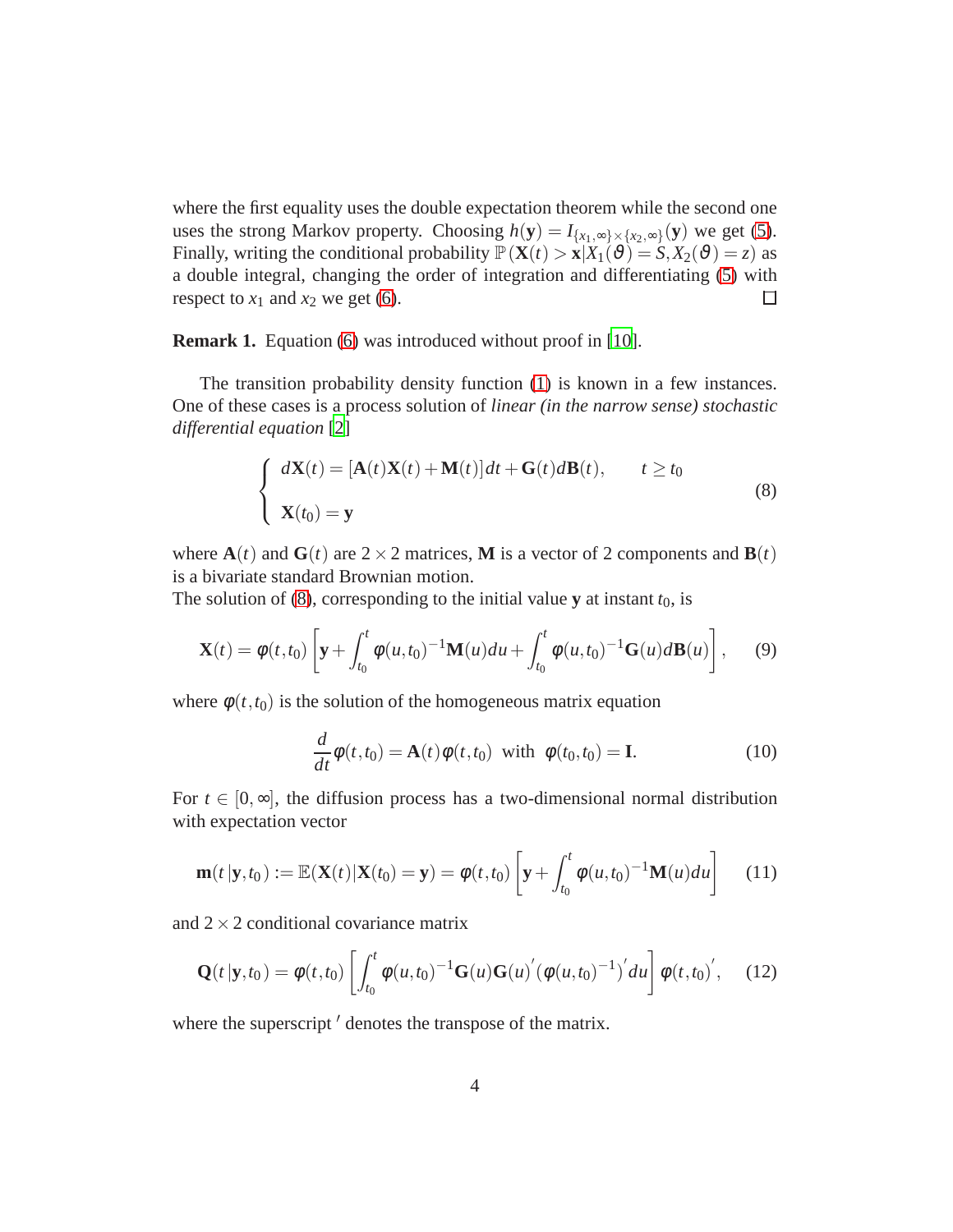In the autonomous case  $(A(t) = A, M(t) = M$  and  $G(t) = G$ , expressions [\(11\)](#page-3-1) and [\(12\)](#page-3-2) are simplified

<span id="page-4-4"></span>
$$
\mathbf{m}(t|\mathbf{y},t_0) = e^{\mathbf{A}(t-t_0)} \left[ \mathbf{y} + \int_{t_0}^t e^{-\mathbf{A}(u-t_0)} \mathbf{M} du \right]
$$
(13)

<span id="page-4-3"></span>
$$
\mathbf{Q}(t|\mathbf{y},t_0) = e^{\mathbf{A}(t-t_0)} \left[ \int_{t_0}^t e^{-\mathbf{A}(u-t_0)} \mathbf{G} \mathbf{G}' e^{-\mathbf{A}'(u-t_0)} du \right] e^{\mathbf{A}'(u-t_0)} \qquad (14)
$$

$$
= \int_{t_0}^t e^{\mathbf{A}(t-u)} \mathbf{G} \mathbf{G}' e^{\mathbf{A}'(t-u)} du.
$$

For Gaussian or constant initial condition, the solution of [\(8\)](#page-3-0) is itself a Gaussian process, frequently known as *Gauss-Markov process.*

Examples of Gauss-Markov processes are the Integrated Brownian Motion (IBM), the Integrated Ornstein Uhlenbeck Process (IOU). Also the underlying process of the two-compartment neural model [\[15\]](#page-20-7) is a Gauss-Markov process.

If det  $Q(t | y, t_0) \neq 0$  for each *t*, the probability density function  $f(\mathbf{x}, t | y, t_0)$  of any two-dimensional Gauss-Markov process is

$$
f(\mathbf{x},t\,|\,\mathbf{y},t_0) = \frac{\exp\left\{-\frac{1}{2}\left[\mathbf{x}-\mathbf{m}(t\,|\mathbf{y},t_0)\right]'\mathbf{Q}(t\,|\mathbf{y},t_0)^{-1}\left[\mathbf{x}-\mathbf{m}(t\,|\mathbf{y},t_0)\right]\right\}}{2\pi\sqrt{\det\mathbf{Q}(t\,|\,\mathbf{y},t_0)}}
$$

and follows the Chapman-Kolmogorov equation [\[21\]](#page-21-1).

## **3. An Integral Equation for the FPT Distribution**

Let us consider a diffusion process  $\{X(t), t \ge 0\}$  originated in  $y = 0$  at  $t_0 = 0$ . It holds

## <span id="page-4-2"></span>**Theorem 2.** *If*

<span id="page-4-1"></span>
$$
\mathbb{P}\left(X_1(t) \ge S | X_1(\vartheta) = S, X_2(\vartheta) = z\right), z \in \mathbb{R}, \vartheta \in [0, t]
$$
 (15)

*and its derivative with respect to t are continuous in*  $0 \le \vartheta \le t$ , then the FPT *probability density function is the solution of the following integral equation:*

<span id="page-4-0"></span>
$$
\mathbb{P}(X_1(t) \ge S | \mathbf{X}(0) = \mathbf{0})
$$
\n
$$
= \int_0^t d\vartheta g(\vartheta | \mathbf{0}, 0) \mathbb{E}_{Z(\vartheta)} [\mathbb{P}(X_1(t) \ge S | X_1(\vartheta) = S, X_2(\vartheta))]
$$
\n(16)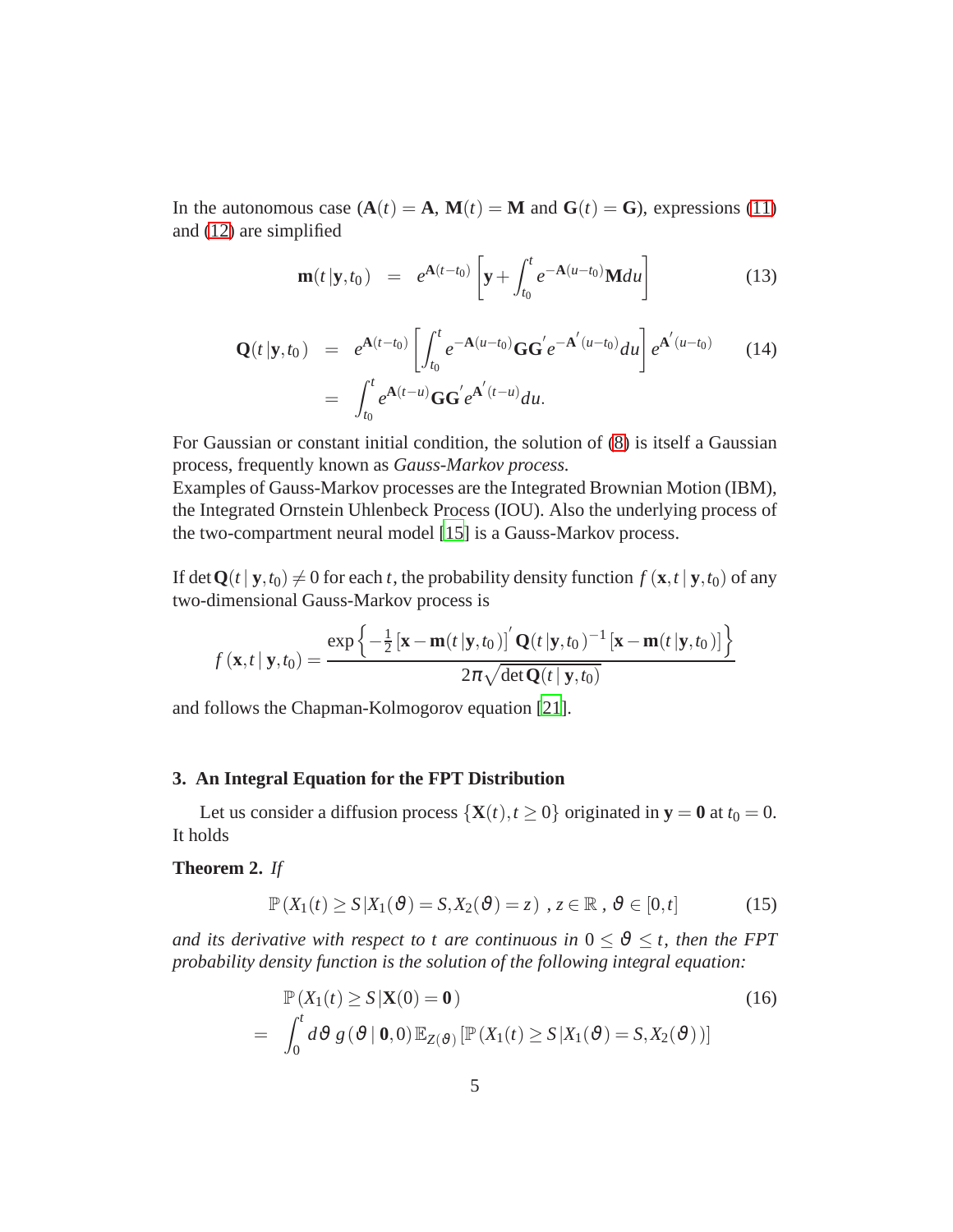*where the distribution of*  $Z(\vartheta)$  *is given by [\(3\)](#page-2-3). The solution of [\(16\)](#page-4-0) exists and it is unique.*

*Proof.* Let us consider [\(5\)](#page-2-1) with  $x_1 = S$  and  $x_2 = -\infty$ , we get

<span id="page-5-1"></span>
$$
\mathbb{P}(X_1(t) > S | \mathbf{X}(0) = \mathbf{0}) \tag{17}
$$
\n
$$
= \int_0^t d\vartheta \int_{-\infty}^{+\infty} g_c\left( (S, z), \vartheta \mid \mathbf{0}, 0 \right) \mathbb{P}\left( X_1(t) > S | X_1(\vartheta) = S, X_2(\vartheta) = z \right) dz. \tag{17}
$$

Considering

$$
\mathbb{P}\left(X_2(T) < z, T < t \,|\mathbf{X}(0) = \mathbf{0}\right) = \int_0^t d\tau \, \mathbb{P}\left(X_2(\tau) < z \,|\, T = \tau, \mathbf{X}(0) = \mathbf{0}\right) g\left(\tau \,|\, \mathbf{0}, 0\right),
$$

taking the derivatives with respect to  $z$  and  $t$ , using [\(4\)](#page-2-0), we get

<span id="page-5-0"></span>
$$
g_c((S, z), t | \mathbf{0}, 0) = \frac{\partial}{\partial z} \mathbb{P}(X_2(T) < z | T = t; \mathbf{X}(0) = \mathbf{0}) g(t | \mathbf{0}, 0). \tag{18}
$$

Substituting [\(18\)](#page-5-0) in [\(17\)](#page-5-1) we get the integral equation [\(16\)](#page-4-0). It is a first kind Volterra equation with regular kernel

$$
k(t, \vartheta) = \mathbb{E}_{Z(\vartheta)}\left[\mathbb{P}\left(X_1(t) \ge S | X_1(\vartheta) = S, X_2(\vartheta)\right)\right],
$$

because  $k(t, \vartheta)$  is bounded. In particular  $k(t, t)$  does not vanish for any  $t \ge 0$ . Due to the hypothesis [\(15\)](#page-4-1), the kernel of the Volterra equation [\(16\)](#page-4-0) and its derivative respect to *t* are continuous for  $0 \le \vartheta \le t$ .

Similarly, the left hand side of equation [\(16\)](#page-4-0) and its derivative respect to *t* are continuous for  $t \ge 0$ . Furthermore  $\mathbb{P}(X_1(0) \ge S | 0, 0) = 0$ .

Thus, applying Theorem 5.1 of [\[16\]](#page-20-8), we get the existence and uniqueness of the solution.  $\Box$ 

**Corollary 3.** *The first passage time probability density of a Gauss-Markov process [\(8\)](#page-3-0) satisfies the following equation*

<span id="page-5-2"></span>
$$
1 - Erf\left(\frac{S - m^{(1)}(t)}{\sqrt{2Q^{(11)}(t)}}\right) =
$$
\n
$$
= \int_0^t d\vartheta g\left(\vartheta \middle| \mathbf{0}, 0\right) \mathbb{E}_{Z(\vartheta)} \left[1 - Erf\left(\frac{S - m^{(1)}(t \mid (S, X_2(\vartheta)), \vartheta)}{\sqrt{2Q^{(11)}(t \mid (S, X_2(\vartheta)), \vartheta)}}\right)\right],
$$
\n(19)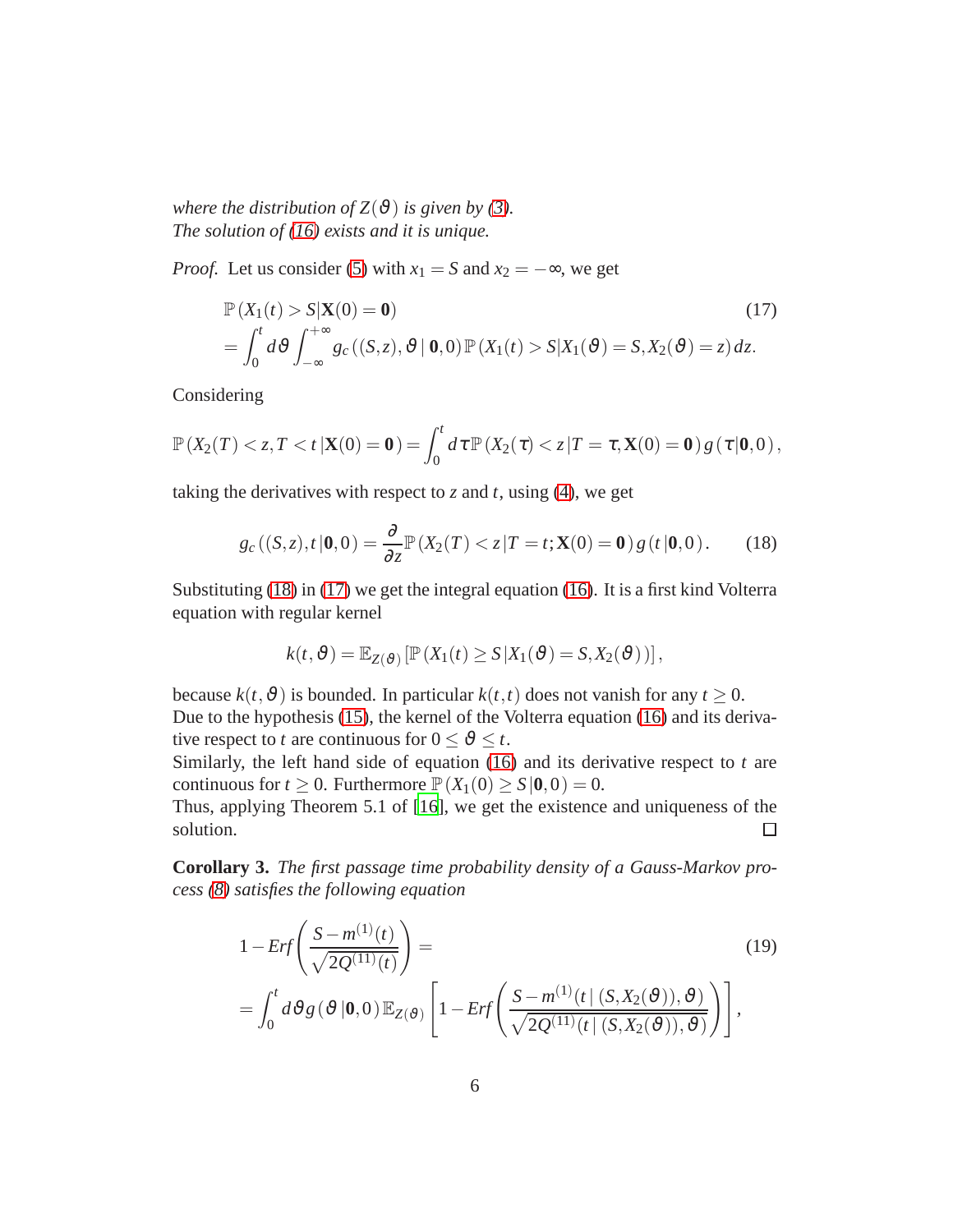*where*  $m^{(1)}(t) = m^{(1)}(t | 0, 0)$  *denotes the first component of the vector* [\(11\)](#page-3-1),  $Q^{(11)}(t) =$  $\mathcal{Q}_t^{(11)}$  $\int_{t}^{(11)}(t \mid \mathbf{0},0)$  *denotes the element on the upper left corner of the matrix (12) and Erf(x) denotes the error function [\[1](#page-19-4)]. The Volterra equation [\(19\)](#page-5-2) admits a unique solution if*

<span id="page-6-0"></span>
$$
\frac{\partial}{\partial t} \left( \frac{S - m^{(1)}(t \mid (S, z), \vartheta)}{\sqrt{2Q^{(11)}(t \mid (S, z), \vartheta)}} \right)
$$
(20)

*is a continuous function of*  $t \ge \vartheta \ge 0$ *.* 

*Proof.* Due to the Gaussianity of the process, we have

$$
\mathbb{P}(X_1(t) \geq S | \mathbf{X}(t_0) = \mathbf{y}) = \int_{-\infty}^{+\infty} dx_2 \int_{S}^{+\infty} dx_1 f(\mathbf{x}, t | \mathbf{y}, t_0)
$$

$$
= \frac{1}{2} \left( 1 - \text{Erf} \left( \frac{S - m^{(1)}(t | \mathbf{y}, t_0)}{\sqrt{2Q^{(11)}(t | \mathbf{y}, t_0)}} \right) \right).
$$

Replacing this result into [\(16\)](#page-4-0), we obtain [\(19\)](#page-5-2).

Since [\(20\)](#page-6-0) is continuous for hypothesis, then

$$
\frac{\partial}{\partial t} \mathbb{P}\left(X_1(t) \ge S \left|\mathbf{X}(t_0) = \mathbf{y}\right.\right) = \frac{\partial}{\partial t} \frac{1}{2} \left(1 - \text{Erf}\left(\frac{S - m^{(1)}(t|\mathbf{y}, t_0)}{\sqrt{2Q^{(11)}(t|\mathbf{y}, t_0)}}\right)\right)
$$
\n
$$
= -\frac{1}{\sqrt{\pi}} \exp\left\{-\left(\frac{S - m^{(1)}(t|\mathbf{y}, t_0)}{\sqrt{2Q^{(11)}(t|\mathbf{y}, t_0)}}\right)^2\right\} \frac{\partial}{\partial t} \left(\frac{S - m^{(1)}(t|\mathbf{y}, t_0)}{\sqrt{2Q^{(11)}(t|\mathbf{y}, t_0)}}\right).
$$

is continuous. Thus applying Theorem [2](#page-4-2) we get the existence and uniqueness of the solution of [\(19\)](#page-5-2).  $\Box$ 

<span id="page-6-1"></span>**Remark 2.** The term

$$
\mathbb{P}\left(X_1(t) \ge S | X_1(\vartheta) = S, X_2(\vartheta) = z\right)
$$

represents the probability of being over the threshold *S* after a time interval (*t* −  $\vartheta$ ), starting from the threshold itself. For a Gauss-Markov process it becomes

$$
\mathbb{P}(X_1(t) \geq S | X_1(\vartheta) = S, X_2(\vartheta) = z) = \frac{1}{2} \left[ 1 - \text{Erf} \left( \frac{S - m^{(1)}(t | (S, z), \vartheta)}{\sqrt{2Q^{(11)}(t | (S, z), \vartheta)}} \right) \right].
$$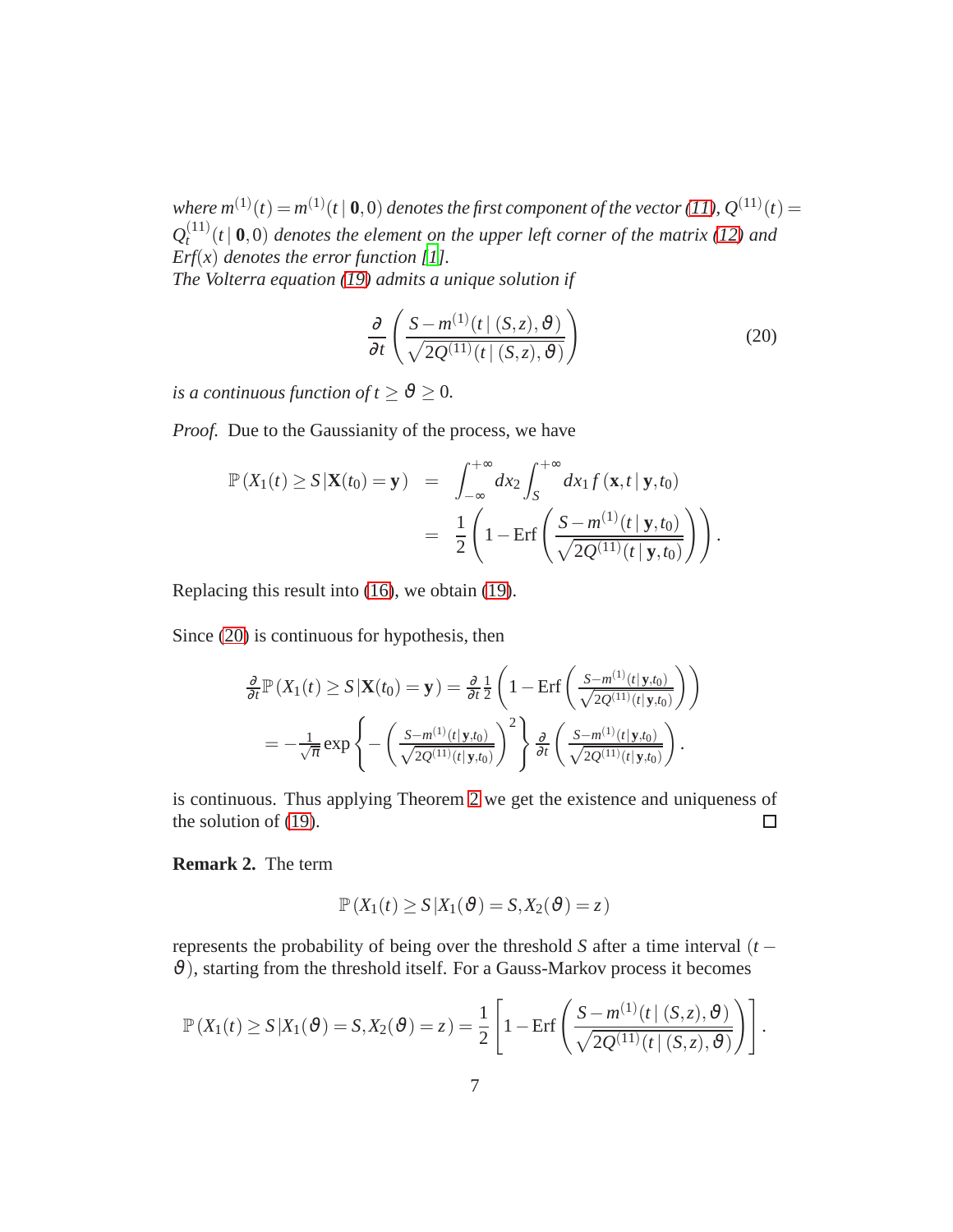Thus under weak conditions of its well-definition, applying the l'Hopital's rule, the following limit

$$
\lim_{\vartheta \to t} \left\{ 1 - \mathrm{Erf}\left( \frac{S - m^{(1)}(t \mid (S, z), \vartheta)}{\sqrt{2Q^{(11)}(t \mid \vartheta, (S, z))}} \right) \right\}
$$

assume a positive value  $C \leq 2$ . Then using the dominated convergence theorem we can conclude that

<span id="page-7-0"></span>
$$
\lim_{\vartheta \to t} \mathbb{E}_{Z(\vartheta)} \left[ 1 - \mathrm{Erf} \left( \frac{S - m^{(1)}(t \mid (S, X_2(\vartheta)), \vartheta)}{\sqrt{2Q^{(11)}(t \mid (S, X_2(\vartheta)), \vartheta)}} \right) \right] = C. \tag{21}
$$

**Remark 3.** Note that the random variable  $X_2(\theta)$ , that appear in the expectation [\(21\)](#page-7-0), has values on an interval  $[a, b]$  that changes depending on the features of the process [\(8\)](#page-3-0).

### <span id="page-7-2"></span>**4. Gauss-Markov processes: a numerical algorithm**

The complexity of equation [\(19\)](#page-5-2) does not allow to get closed form solutions for *g*. Hence we pursue our study by introducing a numerical algorithm for its solution.

Let us consider the partition  $t_0 = 0 < t_1 < \ldots < t_N = t$  of the time interval  $[0, t]$ with step  $h = t_k - t_{k-1}$  for  $k = 1, ..., N$ .

Discretizing integral equation [\(19\)](#page-5-2) via Euler method, we have:

<span id="page-7-1"></span>
$$
1 - \text{Erf}\left(\frac{S - m^{(1)}(t_k)}{\sqrt{2Q^{(11)}(t_k)}}\right)
$$
(22)  
= 
$$
\sum_{j=1}^{k} \hat{g}(t_j | \mathbf{0}, 0) \mathbb{E}_{Z(t_j)} \left[1 - \text{Erf}\left(\frac{S - m^{(1)}(t_k | (S, X_2(t_j)), t_j)}{\sqrt{2Q^{(11)}(t_k | (S, X_2(t_j)), t_j)}}\right)\right] h
$$

for  $k = 1, \ldots, N$ .

Equation [\(22\)](#page-7-1) gives the following algorithm for the numerical approximation  $\hat{g}(\tau | 0,0)$ of  $g(\tau | 0,0), \tau \in (0,t)$ .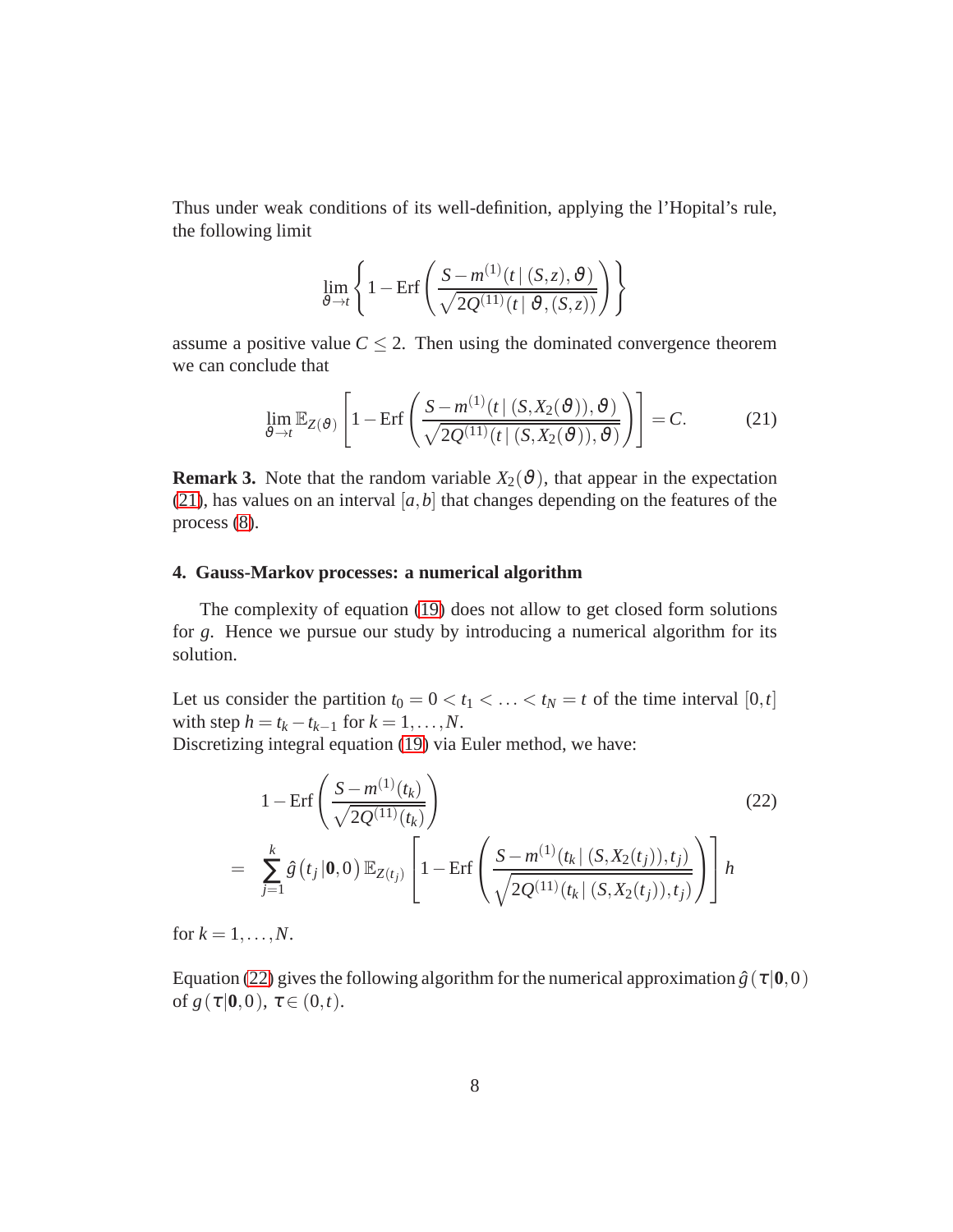**Step** 1

$$
\hat{g}(t_1 | \mathbf{0}, 0) = \frac{1}{Ch} \left[ 1 - \text{Erf} \left( \frac{S - m^{(1)}(t_1)}{\sqrt{2Q^{(11)}(t_1)}} \right) \right],
$$

where  $C$  is given by [\(21\)](#page-7-0).

**Step** *k*, *k* > 1

$$
\hat{g}(t_k | \mathbf{0}, 0) = \frac{1}{Ch} \left\{ 1 - \text{Erf} \left( \frac{S - m^{(1)}(t_k)}{\sqrt{2Q^{(11)}(t_k)}} \right) \right\}
$$
\n
$$
- \frac{1}{C} \sum_{j=1}^{k-1} \hat{g}(t_j | \mathbf{0}, 0) \mathbb{E}_{Z(t_j)} \left[ 1 - \text{Erf} \left( \frac{S - m^{(1)}(t_k | (S, X_2(t_j)), t_j)}{\sqrt{2Q^{(11)}(t_k | (S, X_2(t_j)), t_j)}} \right) \right].
$$
\n(23)

Note that the first term on the r.h.s. is obtained for  $j = k$ .

To sum up, the FPT probability density function in the knots  $t_0, t_1, \ldots, t_N$  is the solution of a linear system  $\mathbf{L}\hat{\mathbf{g}} = \mathbf{b}$  where

$$
\mathbf{b} = \left(\begin{array}{c}1 - \mathrm{Erf}\left(\frac{S - m^{(1)}(t_1)}{\sqrt{2Q^{(11)}(t_1)}}\right) \\ \vdots \\ 1 - \mathrm{Erf}\left(\frac{S - m^{(1)}(t_N)}{\sqrt{2Q^{(11)}(t_N)}}\right)\end{array}\right), \ \hat{\mathbf{g}} = \left(\begin{array}{c}\hat{g}(t_1 \mid \mathbf{0}, 0) \\ \vdots \\ \hat{g}(t_N \mid \mathbf{0}, 0)\end{array}\right)
$$

and

$$
\mathbf{L} = \left( \begin{array}{cccc} Ch \\ \theta_{2,1}h & Ch \\ \theta_{3,1}h & \theta_{3,2}h & Ch \\ \vdots & \vdots & \ddots \\ \theta_{N,1}h & \theta_{N,2}h & \cdots & Ch \end{array} \right),
$$

with

<span id="page-8-0"></span>
$$
\theta_{k,j} = \mathbb{E}_{Z(t_j)} \left[ 1 - \text{Erf} \left( \frac{S - m^{(1)}(t_k | (S, X_2(t_j)), t_j)}{\sqrt{2Q^{(11)}(t_k | (S, X_2(t_j)), t_j)}} \right) \right]
$$
(24)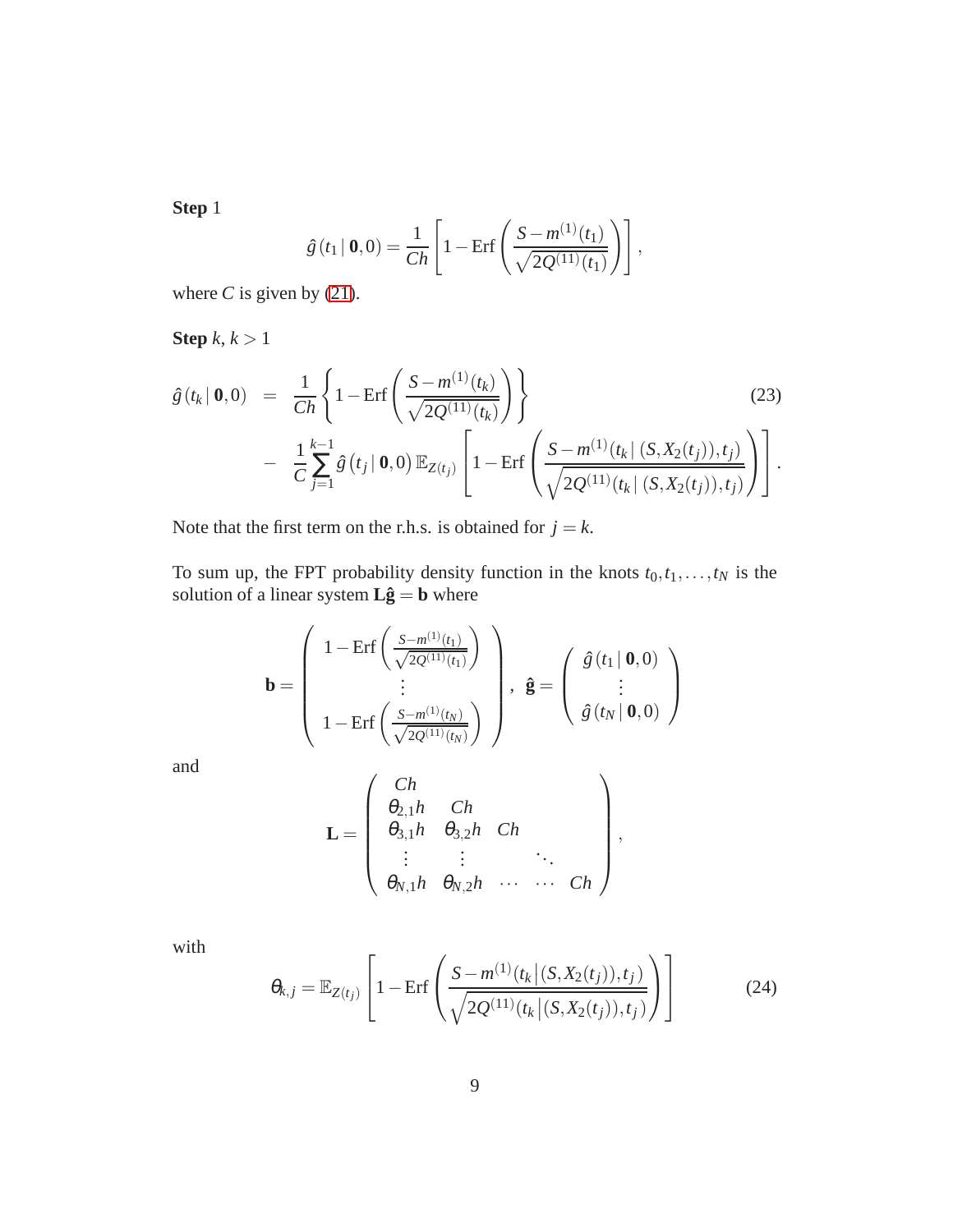for  $k = 1, ..., N$  and  $j = 1, ..., k$ .

To evaluate the expected value [\(24\)](#page-8-0) for  $k = 1, ..., N$  and  $j = 1, ..., k$ , we make use of the following Monte Carlo method.

We repeatedly simulate the bivariate process until the first component crosses the boundary and we collect the sequence  $\{Z_i, i = 1, \ldots M\}$  of i.i.d random variables with probability distribution function [\(3\)](#page-2-3) with  $t = t_j$ . Then we compute the sample mean

<span id="page-9-3"></span>
$$
\hat{\theta}_{k,j} = 1 - \frac{\sum_{i=1}^{M} \text{Erf}\left(\frac{S - m^{(1)}(t_k|(S,Z_i),t_j)}{\sqrt{2Q^{(11)}(t_k|(S,Z_i),t_j)}}\right)}{M}.
$$
\n(25)

Here *M* is the sample size.

The following theorem proves that this algorithm converges. In order to simplify the notations of the theorem, let us first define

$$
\psi(z;t_k,t_j) := \text{Erf}\left(\frac{S - m^{(1)}(t_k | (S,z), t_j)}{\sqrt{2Q^{(11)}(t_k | (S,z), t_j)}}\right)
$$

for  $k = 1, \ldots, N$ ,  $j = 1, \ldots, k$ . Then it holds

**Theorem 4.** *If the sample size M for the Monte Carlo method is such that the error*  $|\lambda| = h^2$  *at a confidence level*  $\alpha$  *and if there exists a constant a, such that for all*  $h > 0$ 

<span id="page-9-2"></span>
$$
\max_{1 \le k \le N, 1 \le j \le k-1} \mathbb{E}_{Z(t_j)} \left[ \psi(X_2(t_j), t_k, t_j) - \psi(X_2(t_j), t_{k-1}, t_j) \right] \le ah,
$$
 (26)

*then the error*  $\varepsilon_k = \hat{g}(t_k | \mathbf{0}, 0) - g(t_k | \mathbf{0}, 0)$  *of the proposed algorithm at the discretization knots*  $t_k$ ,  $for k = 1, 2, ...$  *is*  $|\varepsilon_k| = O(h)$  *at the same confidence level* α*.*

*Proof.* The Euler method and the Monte Carlo method applied to [\(19\)](#page-5-2) give

<span id="page-9-1"></span>
$$
1 - \text{Erf}\left(\frac{S - m^{(1)}(t_k)}{\sqrt{2Q^{(11)}(t_k)}}\right) = \sum_{j=1}^k h\hat{g}\left(t_j | \mathbf{0}, 0\right) \hat{\theta}_{k,j} \tag{27}
$$

while [\(19\)](#page-5-2) can be rewritten as

<span id="page-9-0"></span>
$$
1 - \text{Erf}\left(\frac{S - m^{(1)}(t_k)}{\sqrt{2Q^{(11)}(t_k)}}\right) = \sum_{j=1}^k hg(t_j | \mathbf{0}, 0) (\hat{\theta}_{k,j} + \lambda) + \delta(h, t_k)
$$
(28)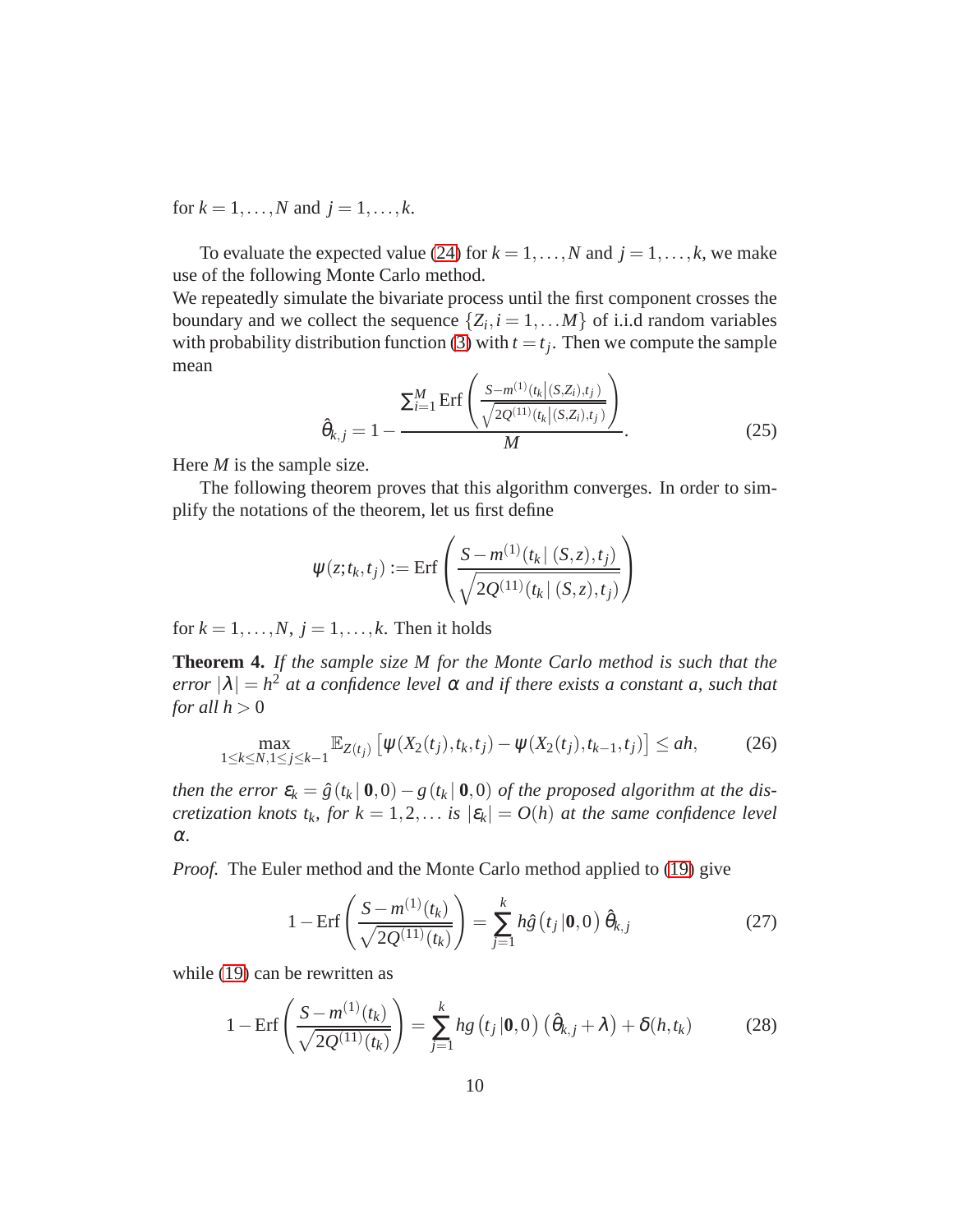where  $\delta(h, t_k)$  denotes the error of Euler method and  $\lambda$  indicates the error of the Monte Carlo method at confidence level  $\alpha$ . Subtracting [\(28\)](#page-9-0) from [\(27\)](#page-9-1) we obtain

<span id="page-10-0"></span>
$$
\delta(h,t_k) = h \sum_{j=1}^{k} \left( \hat{\theta}_{k,j} \varepsilon_j + \lambda g \left( t_j | \mathbf{0}, 0 \right) \right). \tag{29}
$$

Differencing [\(29\)](#page-10-0) and using [\(21\)](#page-7-0), we get

$$
\delta(h,t_k) - \delta(h,t_{k-1}) = h \sum_{j=1}^{k-1} (\hat{\theta}_{k,j} - \hat{\theta}_{k-1,j}) \, \varepsilon_j + hC\varepsilon_k + g(t_k | \mathbf{0}, 0) \lambda
$$

or equally

$$
\varepsilon_k = \frac{1}{Ch} \left[ \delta(h, t_k) - \delta(h, t_{k-1}) \right] - \frac{1}{C} \sum_{j=1}^{k-1} \left( \hat{\theta}_{k,j} - \hat{\theta}_{k-1,j} \right) \varepsilon_j - \frac{g(t_k | \mathbf{0}, 0) \lambda}{hC}.
$$

Then, due to the hypothesis [\(26\)](#page-9-2) and to the large number law, choosing *M* large enough, we have

$$
|\varepsilon_k|\leq \frac{1}{Ch}|\delta(h,t_k)-\delta(h,t_{k-1})|+\frac{ah}{C}\sum_{j=1}^{k-1}\varepsilon_j+\frac{g(t_k|\mathbf{0},0)|\lambda|}{hC}.
$$

Finally, observing that the error of Euler method is  $|\delta(h,t)| = O(h^2)$ , choosing M such that the error of the Monte Carlo method is  $|\lambda| = h^2$  and applying Theorem 7.1 of [\[16\]](#page-20-8), we get the thesis.  $\Box$ 

**Remark 4.** In the autonomous case, hypothesis [\(26\)](#page-9-2) is verified. Indeed

<span id="page-10-1"></span>
$$
\psi(z;t_k,t_j) - \psi(z;t_{k-1},t_j) = \frac{2}{\sqrt{\pi}} \int_{\beta((S,z),t_{k-1},t_j)}^{\beta((S,z),t_k,t_j)} e^{-y^2/2} dy \tag{30}
$$
\n
$$
\leq a_1 \left[ \beta((S,z),t_k,t_j) - \beta((S,z),t_{k-1},t_j) \right]
$$

where

$$
\beta\left((S,z),t_i,t_l\right) = \frac{S - m^{(1)}(t_i | (S,z),t_l)}{\sqrt{2Q^{(11)}(t_i | (S,z),t_l)}}
$$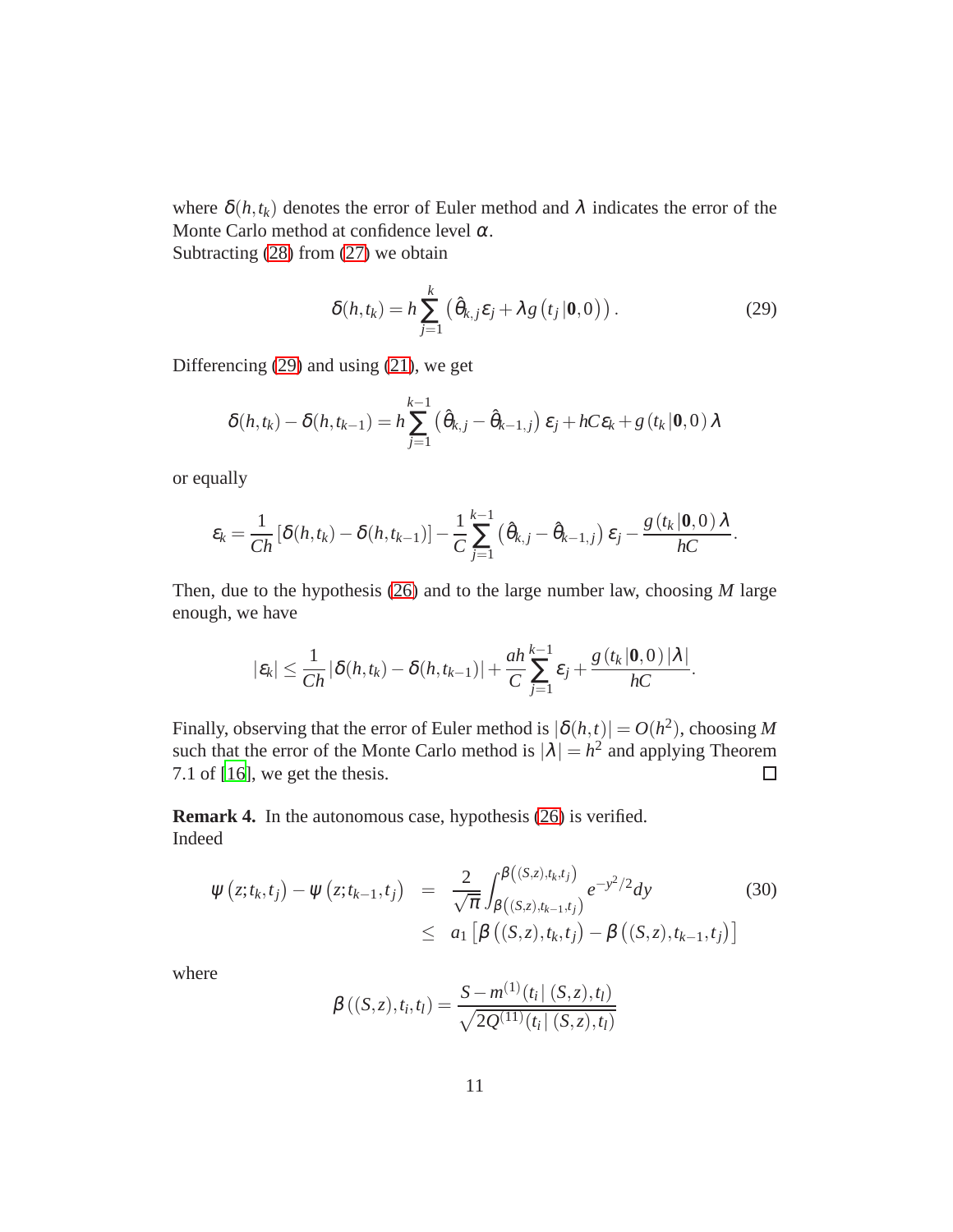Using equation [\(14\)](#page-4-3), we get that

$$
Q^{(11)}(t_k | (S, z), t_j) = Q^{(11)}(t_{k-1} | (S, z), t_j) + \int_0^h e^{Au} \mathbf{M} \mathbf{M}' e^{A'u} du.
$$

Hence inequality [\(30\)](#page-10-1) becomes

<span id="page-11-0"></span>
$$
\psi(z;t_k,t_j) - \psi(z;t_{k-1},t_j) \le a_2 \frac{m^{(1)}(t_k | (S,z),t_j) - m^{(1)}(t_{k-1} | (S,z),t_j)}{\sqrt{Q^{(11)}(t_{k-1} | (S,z),t_j)}}, \quad (31)
$$

where  $a_2$  is a new constant.

Using equation [\(13\)](#page-4-4),  $\mathbf{y} = (S, z)$  and  $t_k - t_{k-1} = h$ ,  $k = 1, \ldots, N$ , we can conclude that

$$
\mathbf{m}(t_k|\mathbf{y},t_j) - \mathbf{m}(t_{k-1}|\mathbf{y},t_j) \n\leq a_3 \left\{ (A(t_k-t_{k-1}))\mathbf{y} + \int_{t_j}^{t_k} (I + A(t_k-u))\mathbf{M} du - \int_{t_j}^{t_{k-1}} (I + A(t_{k-1}-u))\mathbf{M} du \right\} \n= a_3 \left\{ (A\mathbf{y} + \mathbf{M})h - A\left(k-j-\frac{1}{2}\right)\mathbf{M}h^2 \right\}.
$$

Therefore inequality [\(31\)](#page-11-0) becomes

$$
\psi(z,t_k,t_j) - \psi(z,t_{k-1},t_j) \le \frac{a_4h + a_5h^2}{\sqrt{Q_{t_{k-1}}^{(11)}((S,z),t_j)}} = O(h).
$$

#### **5. Examples**

In this section we apply the algorithm presented in Sections [4](#page-7-2) to some examples. Firstly we consider an IBM and an IOU Process. Recent examples of application of the IBM and the IOU processes have appeared in the metrological literature [\[18\]](#page-21-9) to model the error of atomic clock. Then we will consider the two-compartment model of a neuron [\[15](#page-20-7)], whose underlying process is a bivariate Ornstein Uhlenbeck process.

#### *5.1. Integrated Brownian Motion*

The Integrated Brownian Motion by itself is not a Gauss-Markov process because it is not a Markov process. However we can study this one dimensional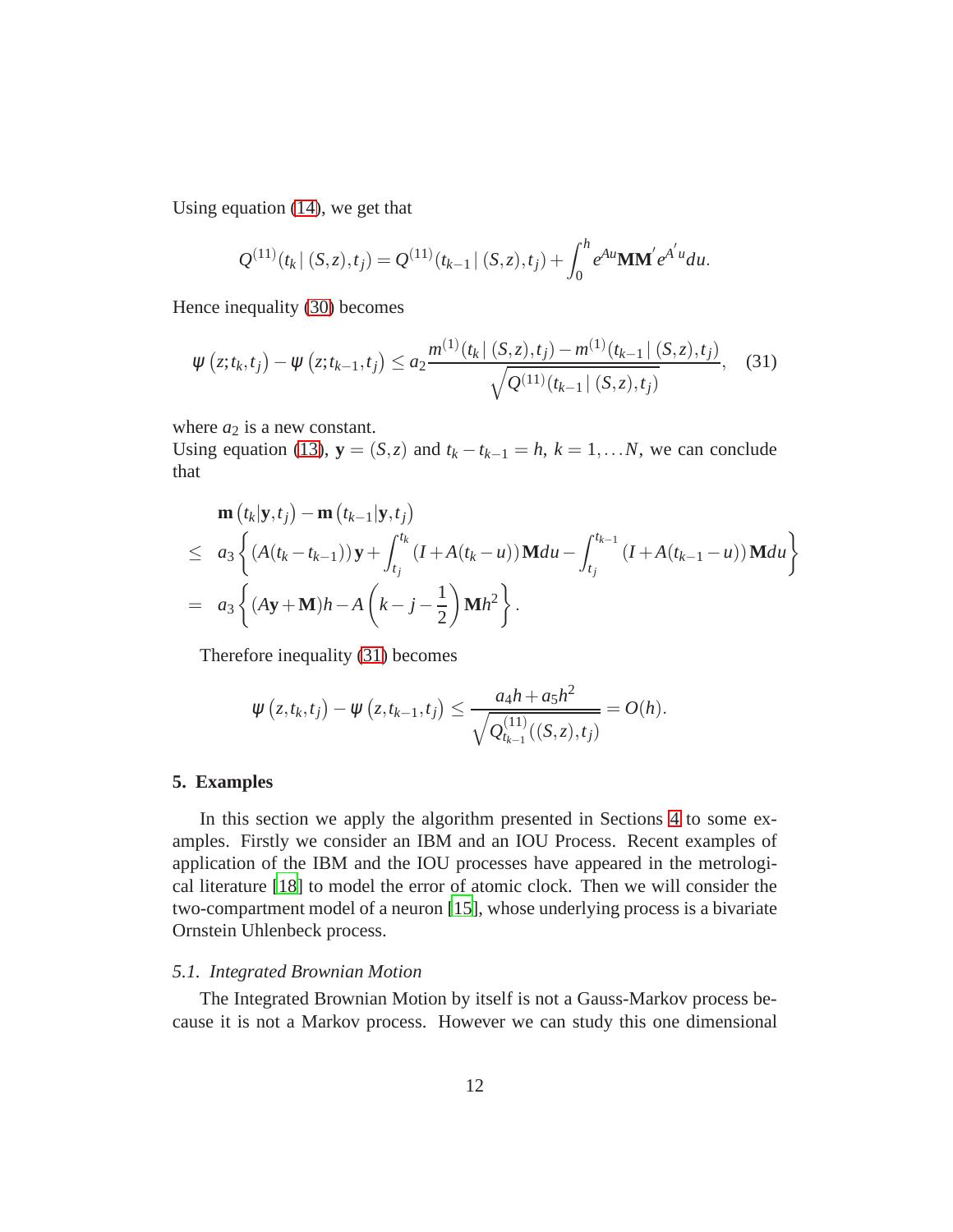process as a bivariate process together with a Standard Brownian motion, as follows

<span id="page-12-0"></span>
$$
\begin{cases}\n dX_1(t) &= X_2(t)dt \\
dX_2(t) &= dB_t,\n\end{cases}\n\tag{32}
$$

with  $\mathbf{X}(0) = \mathbf{0}$ .

The process [\(32\)](#page-12-0) is a particular case of the Gauss-Markov process [\(8\)](#page-3-0), where

$$
\mathbf{A}(t) = \left(\begin{array}{cc} 0 & 1 \\ 0 & 0 \end{array}\right), \mathbf{M}(t) = \left(\begin{array}{c} 0 \\ 0 \end{array}\right) \text{ and } \mathbf{G}(t) = \left(\begin{array}{cc} 0 & 0 \\ 0 & 1 \end{array}\right).
$$

There exist analytical solutions of the first passage time problem of the integrated component of the process [\(32\)](#page-12-0), but they are not efficient because they involve multiple integrals [\[13\]](#page-20-9) or suppose particular symmetry properties [\[10](#page-20-5)]. Hence, we numerically solve the first passage time problem for an IBM using the algorithm proposed in Section [4.](#page-7-2) A first attempt in this direction was discussed in [\[25\]](#page-21-10). In this instance the FPT probability density function through a boundary S in the knots  $t_0, t_1, \ldots t_N$  is solution of a linear system  $\mathbf{L}\mathbf{g} = \mathbf{b}$  where

$$
\mathbf{b} = \left(\begin{array}{c}1 - \text{Erf}\left(\frac{\sqrt{6}s}{2t_1^{3/2}}\right) \\ \vdots \\ 1 - \text{Erf}\left(\frac{\sqrt{6}s}{2t_N^{3/2}}\right)\end{array}\right), \ \ \mathbf{g} = \left(\begin{array}{c}g(t_1 \mid \mathbf{0}, 0) \\ \vdots \\ g(t_N \mid \mathbf{0}, 0)\end{array}\right)
$$

and

$$
\mathbf{L} = \begin{pmatrix} 2h & & & \\ \theta_{2,1}h & 2h & & \\ \theta_{3,1}h & \theta_{3,2}h & 2h & \\ \vdots & \vdots & & \ddots & \\ \theta_{N,1}h & \theta_{N,2}h & \cdots & \cdots & 2h \end{pmatrix},
$$

with 
$$
\theta_{k,j} = \mathbb{E}_{Z(t_j)} \left[ 1 + \text{Erf} \left( \frac{\sqrt{6}X_2(t_j)}{2\sqrt{(t_k - t_j)h}} \right) \right]
$$
 for  $k, j = 1, ..., N$ .

Note that in this case the constant *C* defined in Remark [2](#page-6-1) is equal to 2 and the range of the random variable  $X_2(T)$  is  $[0, \infty]$ .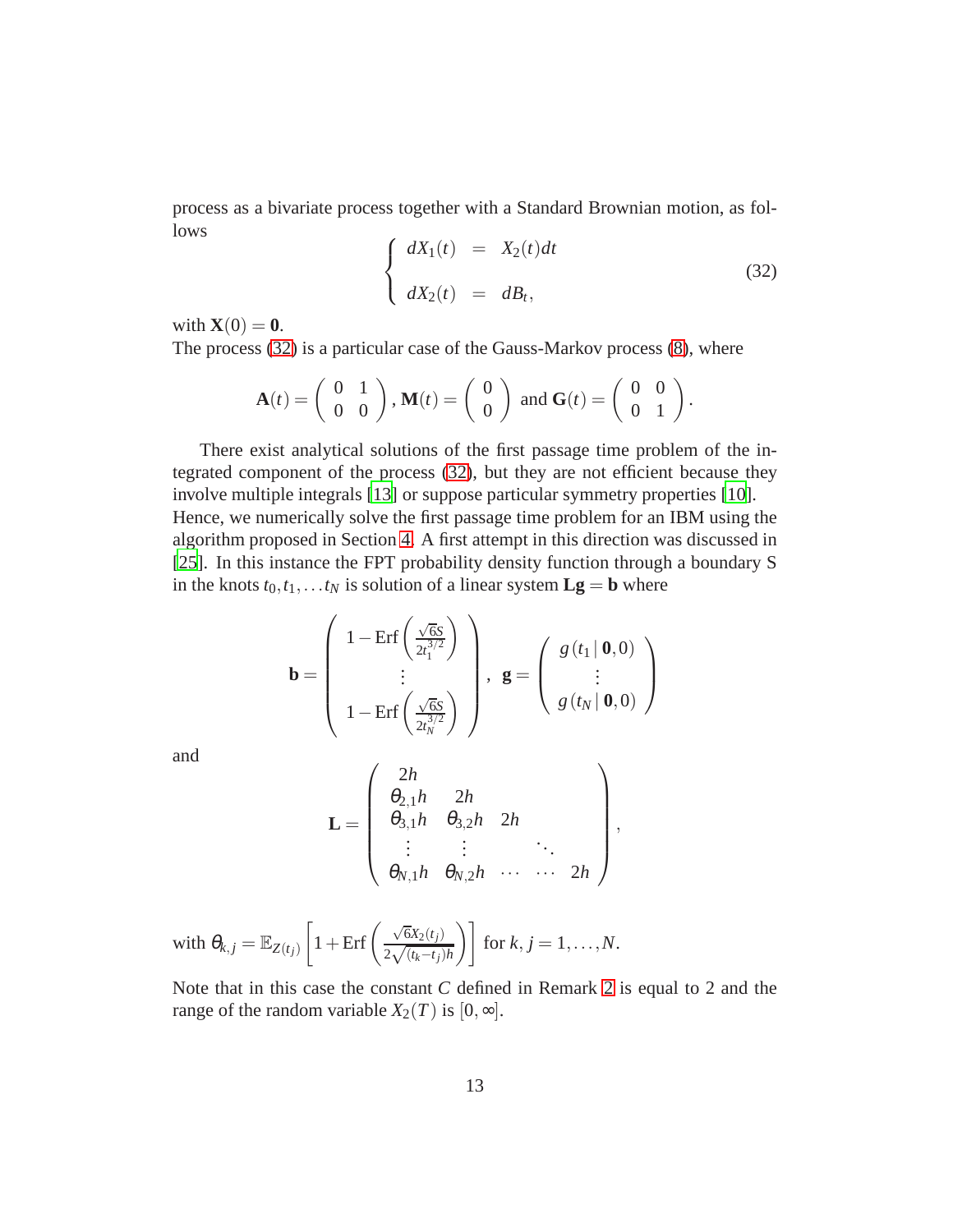In Figure [1](#page-13-0) we show the FPT probability density function of an IBM through a boundary *S* for three different values of the boundary.

<span id="page-13-0"></span>

Figure 1: Evaluation of the FPT probability density function for an IBM through three different boundaries:  $S = 1$  (dotted),  $S = 3$  (dashdot),  $S = 6$  (solid).

## *5.2. Integrated Ornstein Uhlenbeck Process*

As the IBM, the IOU Process is not a Markov process and it should be studied as a bivariate process together with an Ornstein Uhlenbeck Process, as follows

<span id="page-13-1"></span>
$$
\begin{cases}\n dX_1(t) = X_2(t)dt \\
dX_2(t) = (-\alpha X_2(t) + \mu)dt + \sigma dB_t,\n\end{cases}
$$
\n(33)

with  $\mathbf{X}(0) = \mathbf{0}$ . The process [\(33\)](#page-13-1) is a Gauss-Markov process [\(8\)](#page-3-0), where

$$
\mathbf{A}(t) = \begin{pmatrix} 0 & 1 \\ 0 & -\alpha \end{pmatrix}, \mathbf{M}(t) = \begin{pmatrix} 0 \\ \mu \end{pmatrix} \text{ and } \mathbf{G}(t) = \begin{pmatrix} 0 & 0 \\ 0 & \sigma \end{pmatrix}.
$$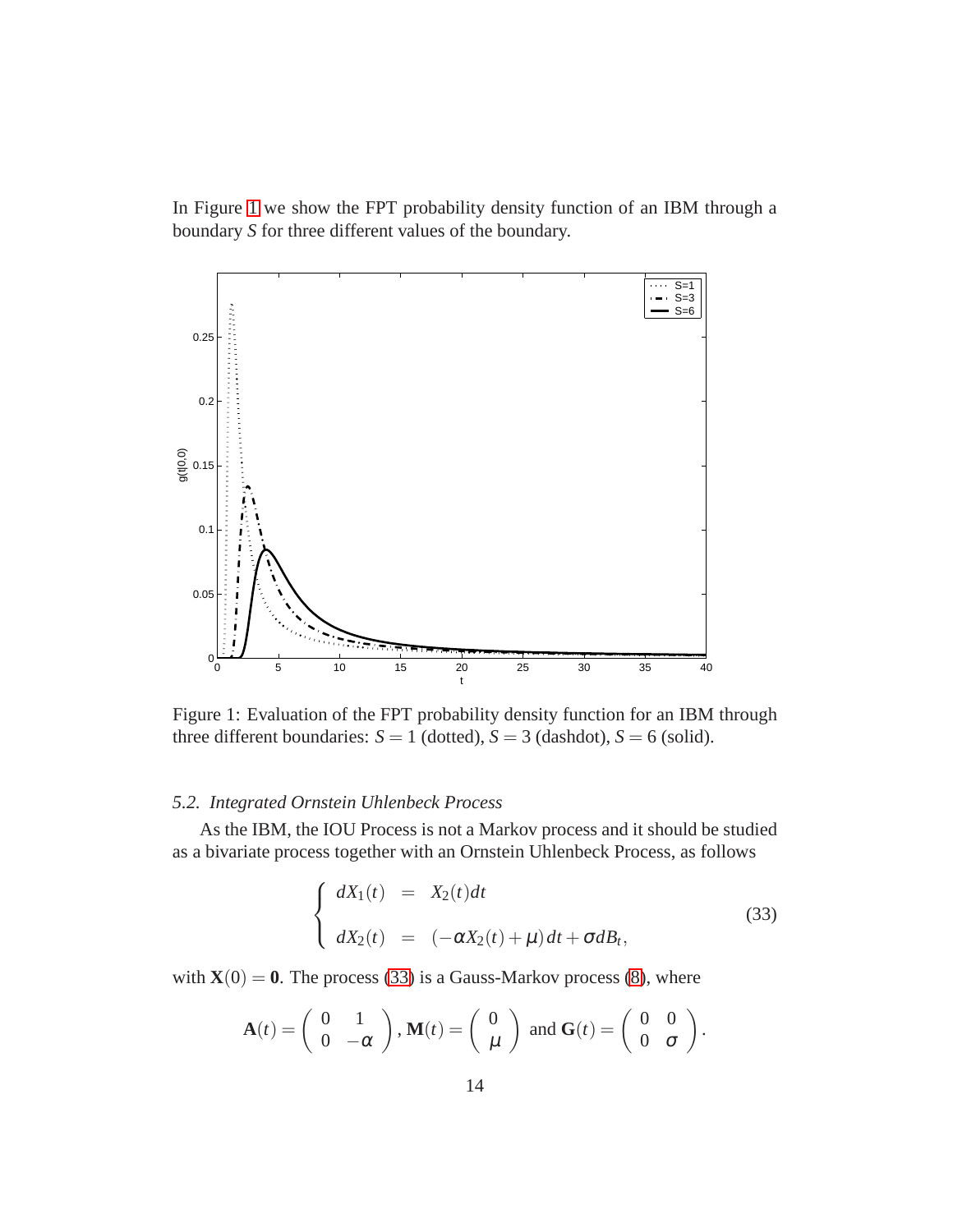Note that in this case the constant *C* defined in Remark [2](#page-6-1) is equal to 1 and the range of the random variable  $X_2(T)$  is  $[-\infty, \infty]$ .

In Figure [2](#page-14-0) we show the FPT probability density function of the IOU through a boundary  $S = 6$ , for  $\mu = 0.01$ ,  $\sigma = 1$  and three different values of the parameter α.

<span id="page-14-0"></span>

Figure 2: Evaluation of the FPT probability density function of the IOU through a boundary  $S = 6$  for  $\mu = 0.01$ ,  $\sigma = 1$  and three different values of the parameter  $\alpha$ :  $\alpha$  = 0.01 (dotted),  $\alpha$  = 0.3 (dashdot), and  $\alpha$  = 0.5 (solid).

Note that the curve for  $\alpha = 0.01$  in Figure [2](#page-14-0) is very similar to the curve for  $S = 6$ in Figure [1,](#page-13-0) indeed if  $\mu \rightarrow 0$  and  $\alpha \rightarrow 0$  IOU converges to a standard IBM.

#### *5.3. Two-compartment model*

One dimensional neuronal models [\[21](#page-21-1)] identify the membrane potential values on the different parts of the neuron with those assumed in the trigger zone. To improve the model [\[15](#page-20-7)] proposes a two dimensional approach. The membrane potential of a neuron is described by means of a bivariate stochastic process, whose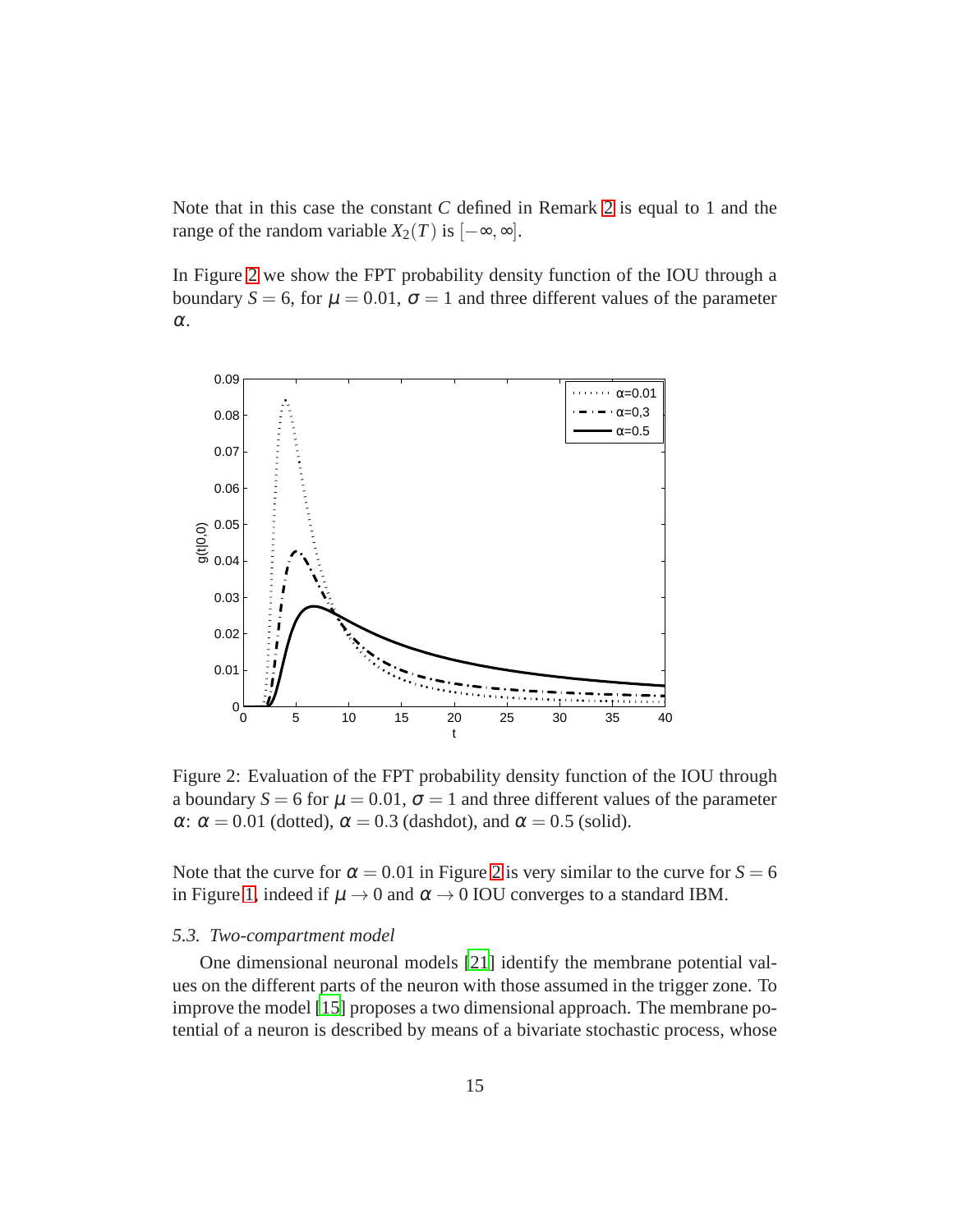components represent the depolarizations of two distinct parts, the trigger zone and the dentritic one.

Let  $(X_1(t))_{t>0}$  and  $(X_2(t))_{t>0}$  be the stochastic processes associated to the depolarization of the trigger zone and the dendritic one, respectively. Then, assuming that external inputs, of intensity  $\mu$  and variability  $\sigma$ , influence only the second compartment and taking the interconnection between the parts into account, we obtain the following stochastic model

<span id="page-15-1"></span>
$$
\begin{cases}\n dX_1(t) = \{-\alpha X_1(t) + \alpha_r [X_2(t) - X_1(t)]\} dt \\
dX_2(t) = \{-\alpha X_2(t) + \alpha_r [X_1(t) - X_2(t)] + \mu\} dt + \sigma dB_t\n\end{cases}
$$
\n(34)

with  $\mathbf{X}(0) = \mathbf{0}$  and where  $\alpha$  and  $\alpha_r$  are constant related to the spontaneous membrane potential decay and to the intensity of the connection between the two compartments, respectively (cf. Fig [3\)](#page-15-0).

<span id="page-15-0"></span>

Figure 3: Schematic representation of the two-compartment approach

The process [\(34\)](#page-15-1) is an Ornstein Uhlenbeck two-dimensional process, particular case of the Gauss-Markov process [\(8\)](#page-3-0) where

$$
\mathbf{A}(t) = \begin{pmatrix} -\alpha - \alpha_r & \alpha_r \\ \alpha_r & -\alpha - \alpha_r \end{pmatrix}, \mathbf{M}(t) = \begin{pmatrix} 0 \\ \mu \end{pmatrix} \text{ and } \mathbf{G}(t) = \begin{pmatrix} 0 & 0 \\ 0 & \sigma \end{pmatrix}.
$$

Note that in this case the constant *C* defined in Remark [2](#page-6-1) is equal to 2 and the range of the random variable  $X_2(T)$  is  $[kS, \infty]$ , where

$$
k=\frac{\alpha+\alpha_r}{\alpha_r}.
$$

Assuming that after each spike the system is reset to its initial value, the time between two spikes, i.e. the time when the membrane potential changes its dynamics with a sudden hyperpolarization, is described by the FPT of the first component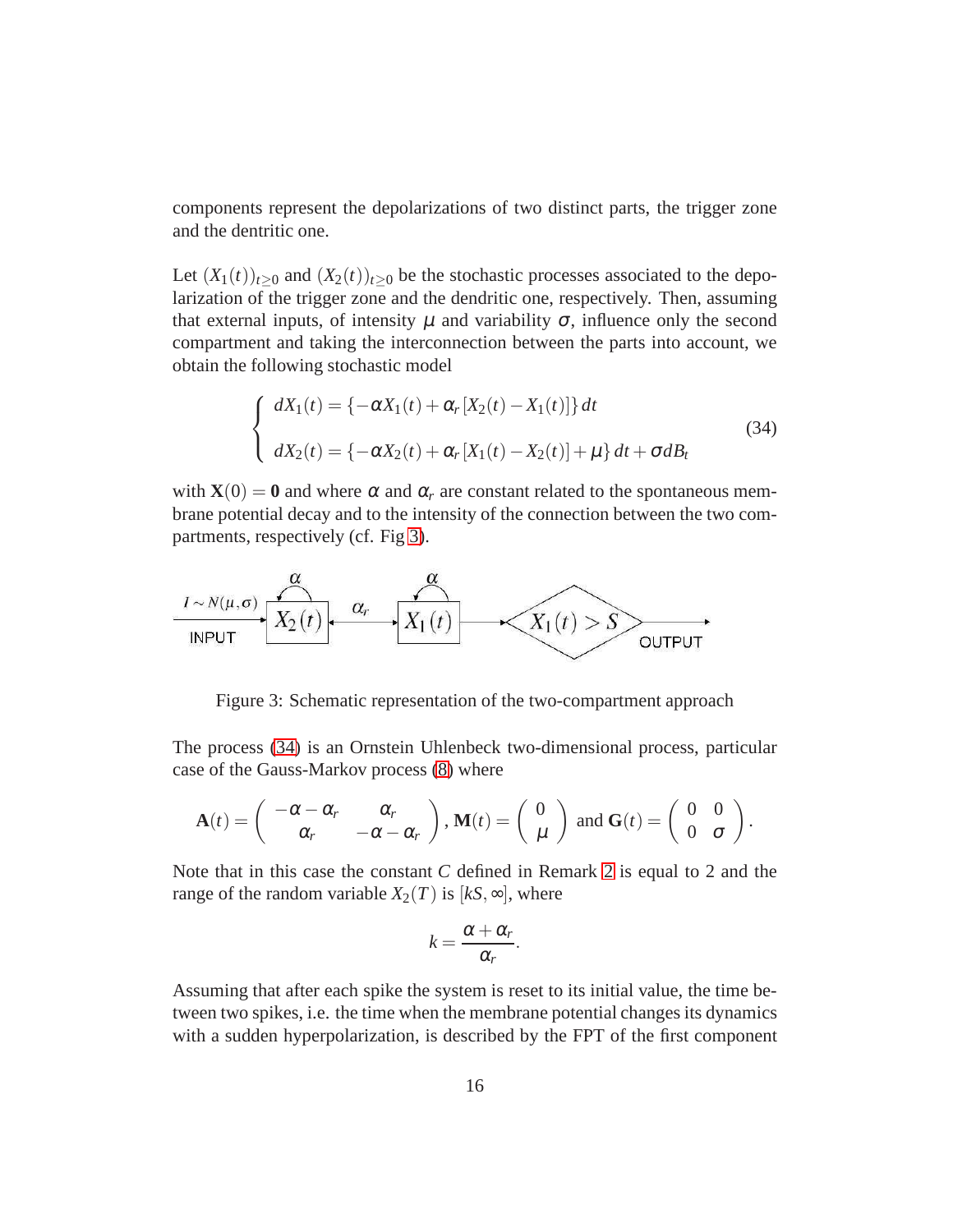through a boundary *S*.

In [\[15](#page-20-7)] this model was studied using simulation techniques, but applying the algorithm proposed in Section [4](#page-7-2) we can compute the interspike intervals distribution as the FPT probability density function of the first component of  $X(t)$ . In Figure [4](#page-16-0) we show the FPT density for a set of values of the input.

<span id="page-16-0"></span>

Figure 4: Evaluation of the FPT probability density function through a boundary *S* = 6 for a two-compartment stochastic model of a neuron, choosing  $\alpha$  = 0.33,  $\alpha_r = 0.2$ ,  $\sigma = 1$  and three different values of  $\mu$ :  $\mu = 1.5$  (solid),  $\mu = 2$  (dashdot), and  $\mu = 3$  (dotted).

## **6. Numerical algorithm versus a totally simulation algorithm**

The introduced numerical method involves a Monte Carlo estimation to evaluate the expected value [\(24\)](#page-8-0). One may wonder about the advantages of the proposed method with respect to a totally simulation algorithm. Indeed it is easy to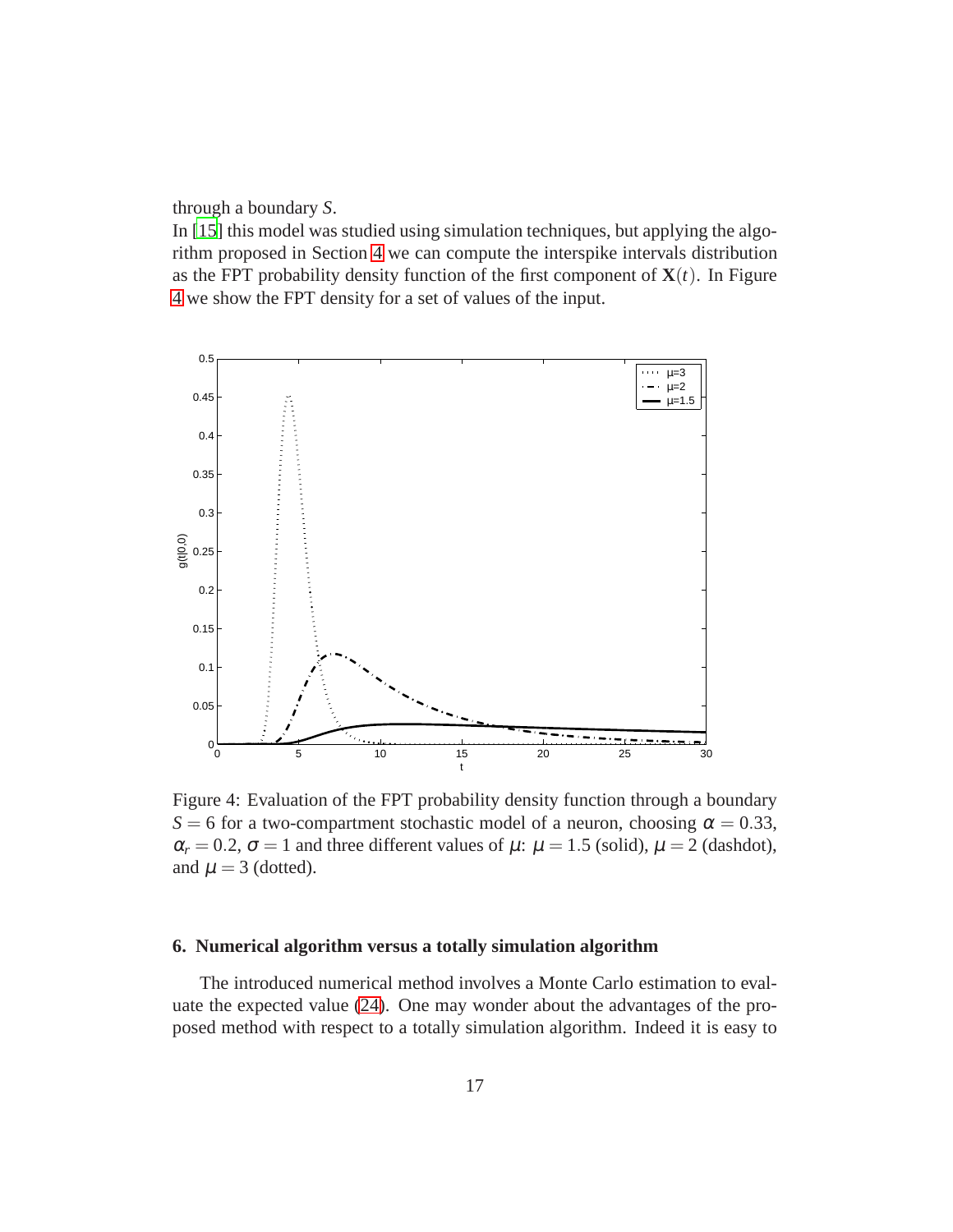simulate *M* sample paths of the considered bivariate process to get a sample of FPTs. These FPTs could be used to draw histograms or their continuous approximations. However this approach is computationally expensive. Indeed it requires large samples to give reliable results. Moreover the estimation of the tails of the distribution is scarcely reliable and time consuming.

On the contrary the numerical method proposed here requests weak computational efforts despite the presence of the Monte Carlo method and is applied to estimate a specific integral, i.e. the expectation [\(24\)](#page-8-0). Indeed, also a small number of trajectories guarantees reliable results.

In Figure [5](#page-18-0) we compare the accuracy of the results obtained with the two methods. We simulate *M* sample paths of the IBM in order to determine a sample of *M* FPTs and we use it to draw the corresponding histogram. The same sample is used to compute the sample mean [\(25\)](#page-9-3) to get the FPT probability density function via the numerical method. The choice  $M = 1000$  gives reliable results in both cases. However, when  $M = 50$  the histogram is rude while the numerical method does not loose its reliability. We further underline how the computational time to build the histogram or to draw the FPT density with the proposed numerical method are comparable, for the same value of *M*.

In Figure [6](#page-19-5) we show the shapes of the FPT probability density function obtained via the proposed numerical algorithm. We use a sample of size  $M = 50$ (solid line) and  $M = 1000$  (dash line) to compute [\(25\)](#page-9-3). Their differences are negligible.

## **7. Conclusion**

We studied the FPT of one component of a bivariate diffusion process through a boundary. We wrote a new integral equation for the FPT probability density function proving its existence and uniqueness. A numerical algorithm for its solution was developed proving its convergence properties. The algorithm was applied to a set of processes of interest for various applications. Advantages of the method with respect to a totally simulation algorithm are discussed.

The crossing problem for one component of a multivariate process or the case of random initial value can be treated as extensions of the proposed equations and of the numerical algorithm.

#### **8. Acknowledgements**

Work supported in part by MIUR Project PRIN-Cofin 2008.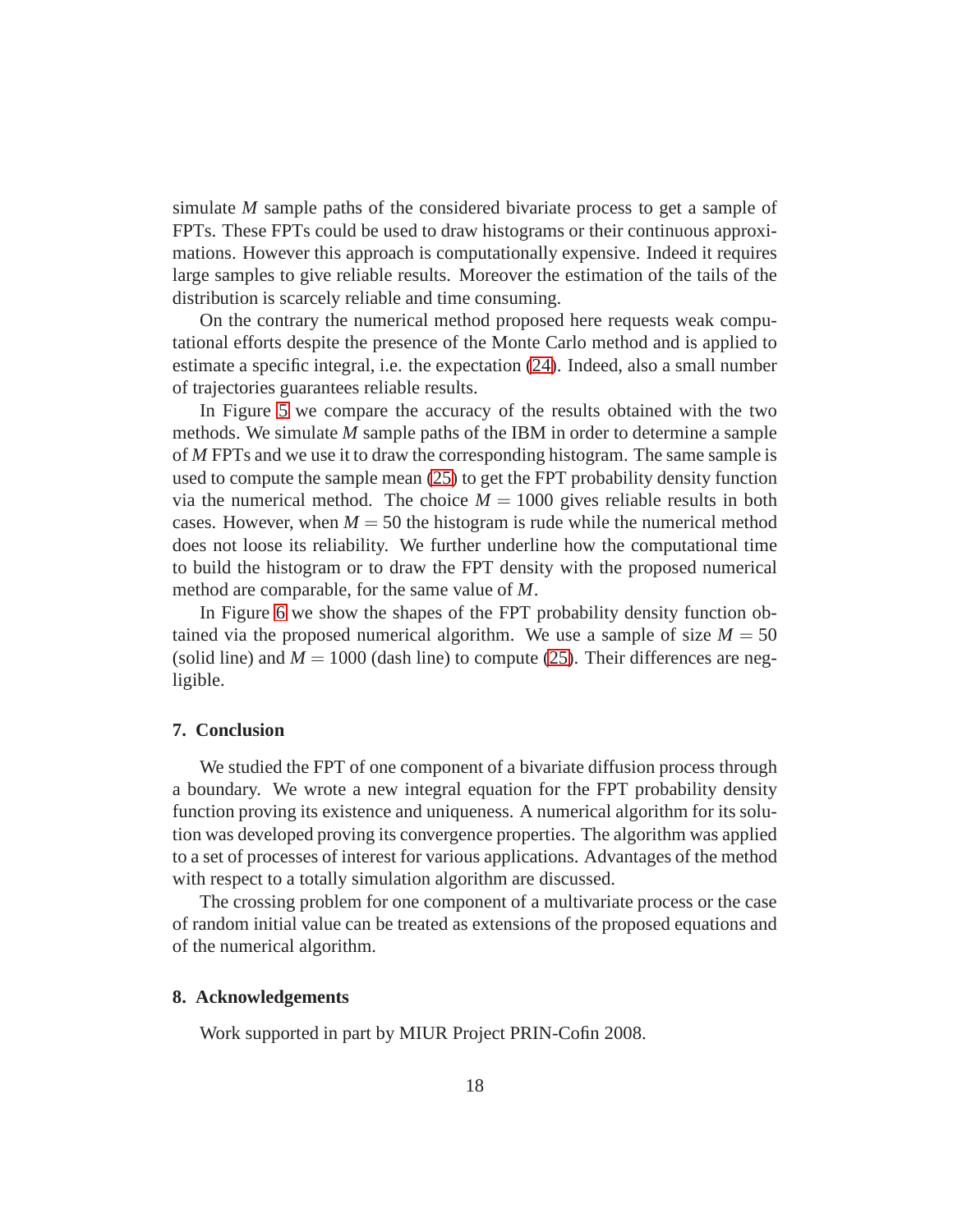<span id="page-18-0"></span>

Figure 5: FPT probability density function for the IBM obtained via the proposed numerical method and the corresponding histogram. Sample of size *M* has been used to build the histogram and to evaluate [\(25\)](#page-9-3) in the numerical method: (a)  $M = 50$  (b)  $M = 1000$ .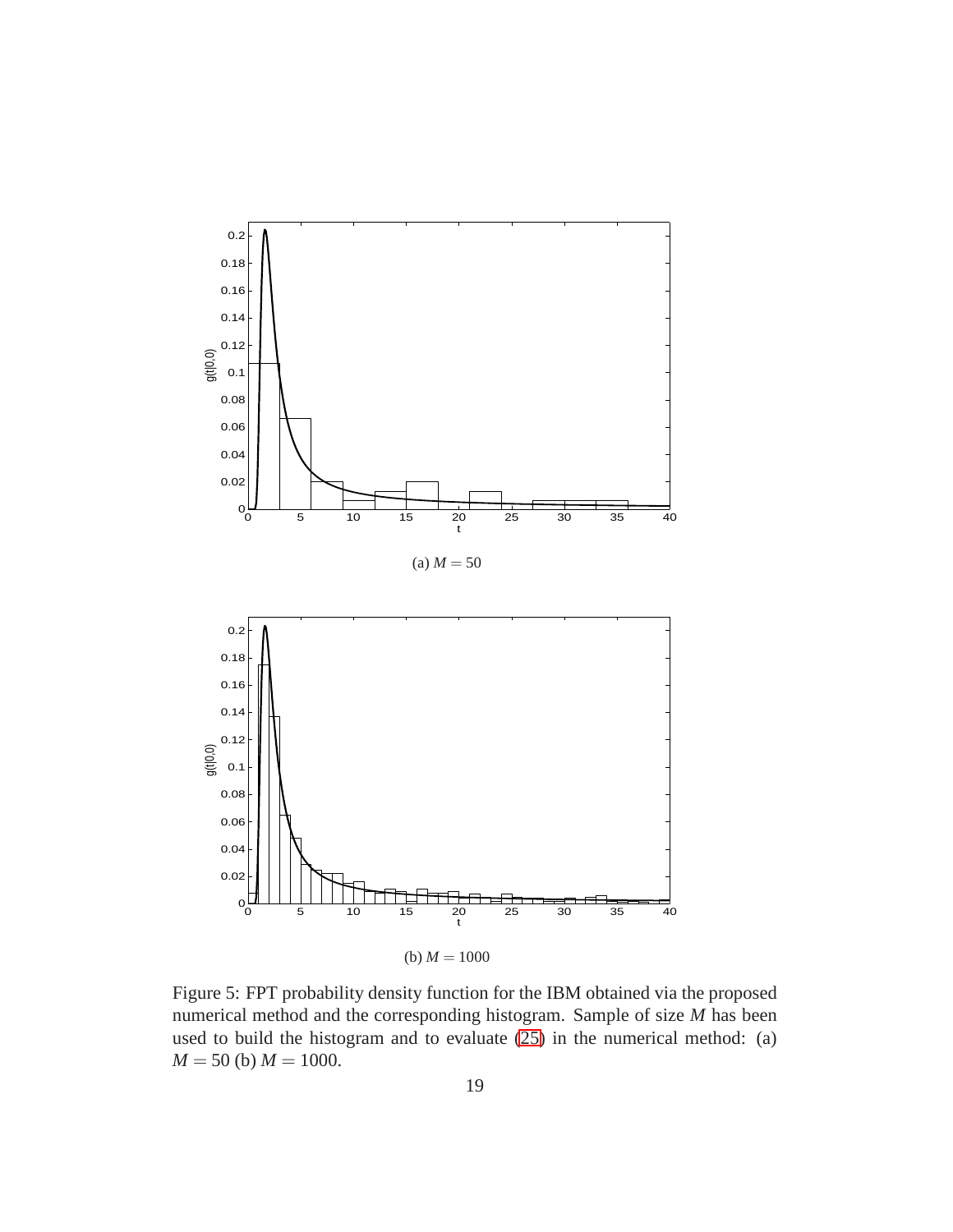<span id="page-19-5"></span>

Figure 6: FPT probability density function for the IBM obtained via the proposed numerical method computed using a sample of size  $M = 50$  (solid line) and  $M =$ 1000 (dash line) for the sample mean [\(25\)](#page-9-3).

## **References**

- <span id="page-19-4"></span>[1] Abramowitz M. and Stegun I. A., Handbook of Mathematical Functions With Formulas, Graphs, and Mathematical Tables. Dover, New York (1964).
- <span id="page-19-3"></span>[2] Arnold L., Stochastic differential equations: theory and applications. Krieger publishing company, Malabar, Florida (1974)
- <span id="page-19-0"></span>[3] Buonocore, A., Nobile, A.G. and Ricciardi, L.M., A new integral equation for the evaluation of first-passage-time probability densities. Adv. in Appl. Probab. 19 4, 784-800 (1987)
- <span id="page-19-1"></span>[4] Di Nardo E., Nobile A.. Pirozzi E. and Ricciardi L.M., A computational approach to first-passage-time problems for Gauss-Markov processes, Adv. Appl. Prob. 33, 453–482 (2001)
- <span id="page-19-2"></span>[5] Downes A. N. and Borovk K., First Passage Densities and Boundary Crossing Probabilities for Diffusion Processes, Methodology and Computing in Applied Probability, Volume 10, Number 4, 621–644 (2008)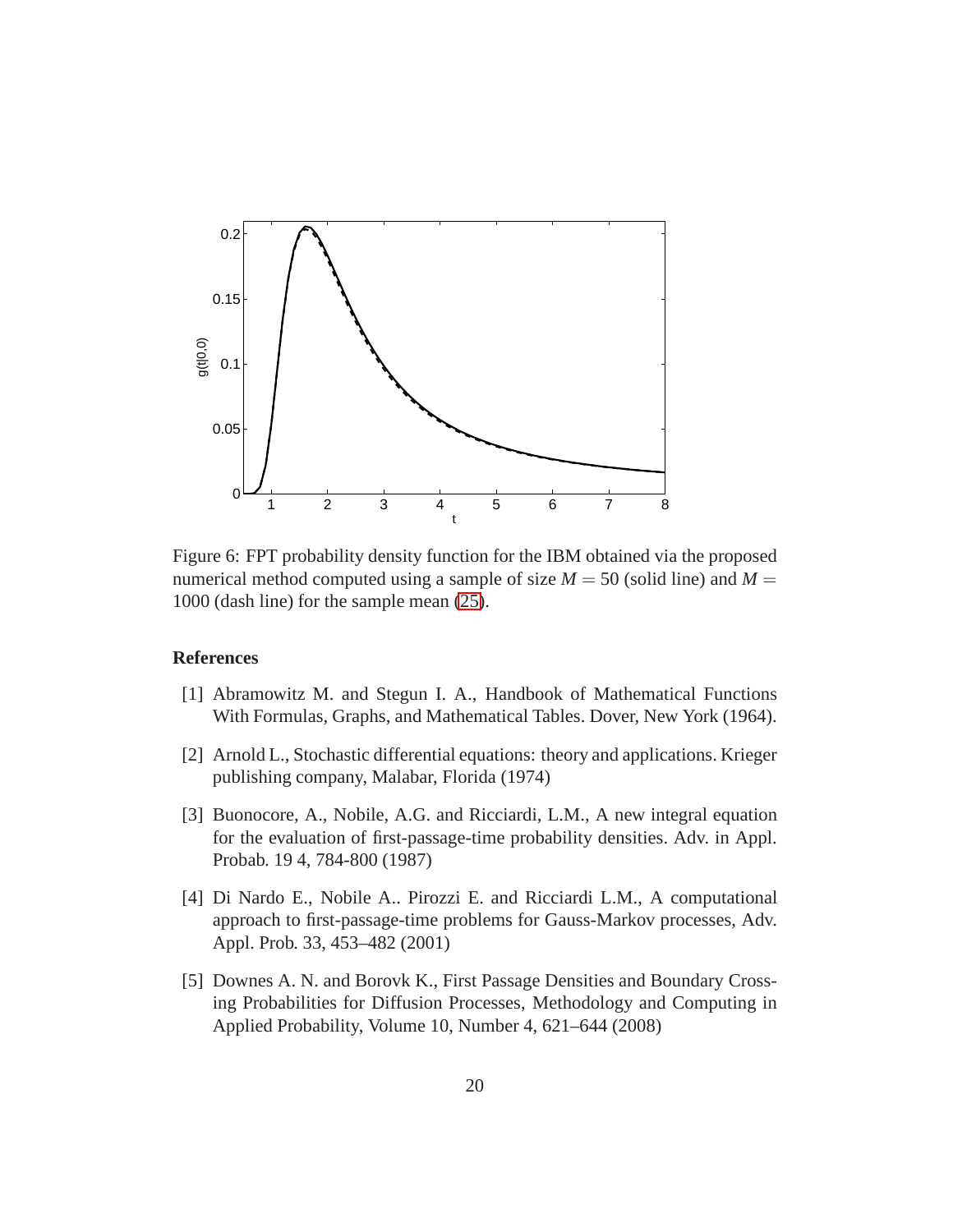- <span id="page-20-3"></span>[6] Durbin J., The first passage density of a continuous Gaussian process to a general boundary, J.Appl. Prob. 22, 99–122 (1985)
- <span id="page-20-4"></span>[7] Durbin J., The first passage density of the Brownian motion process to a curved boundary, J. Appl. Prob. 29, 291–304 (1992)
- <span id="page-20-0"></span>[8] Giorno V., Nobile A.G. and Ricciardi L.M., A symmetry-based constructive approach to probability densities for one-dimensional diffusion processes, J. Appl. Prob. 27, 707–721 (1989)
- <span id="page-20-1"></span>[9] Giorno V., Nobile A.G. and Ricciardi L.M., On the asymptotic behavior of first-passage-time densities for one dimensional diffusion processes and varying boundary, Adv. Appl. Prob. 22, 883–914 (1990)
- <span id="page-20-5"></span>[10] Giorno V., Nobile A.G., Ricciardi L.M. and Di Crescenzo A., On a symmetry-based constructive approach to probability densities for twodimensional diffusion processes, J. Appl. Prob. 32, 316–336 (1995)
- [11] Giraudo M.T. and Sacerdote L., An improved technique for the simulation of first passage times for diffusion processes, Communication in Statistics: simulation and computation, 28, n.4, 1135–1163 (1999)
- [12] Giraudo M.T., Sacerdote L. and Zucca C., Evaluation of first passage times of diffusion processes through boundaries by means of a totally simulative algorithm, Meth. Comp. Appl. Prob. 3, 215–231 (2001)
- <span id="page-20-9"></span>[13] Goldman M., On the First Passage of the Integrated Wiener Process, The Annals of Mathematical Statistics, Vol. 42, No. 6, 2150–2155 (1971)
- <span id="page-20-6"></span>[14] Lachal A., On the first passage time for integrated Brownian motion (in French), Ann. I. H. P., Sect. B 27(3), 385–405 (1991)
- <span id="page-20-7"></span>[15] Lansky P. and Rodriguez R., Two-compartment stochastic model of a neuron, Physica D 132, 267–286 (1999)
- <span id="page-20-8"></span>[16] Linz P., Analytical and numerical methods for Volterra equations. SIAM, Philadelphia (1985)
- <span id="page-20-2"></span>[17] Nobile A.G., Ricciardi L.M. and Sacerdote L., Exponential trends of first passage time densities for a class of diffusion processes with steady-state distribution, J. Appl. Prob. 22, 611–618 (1985)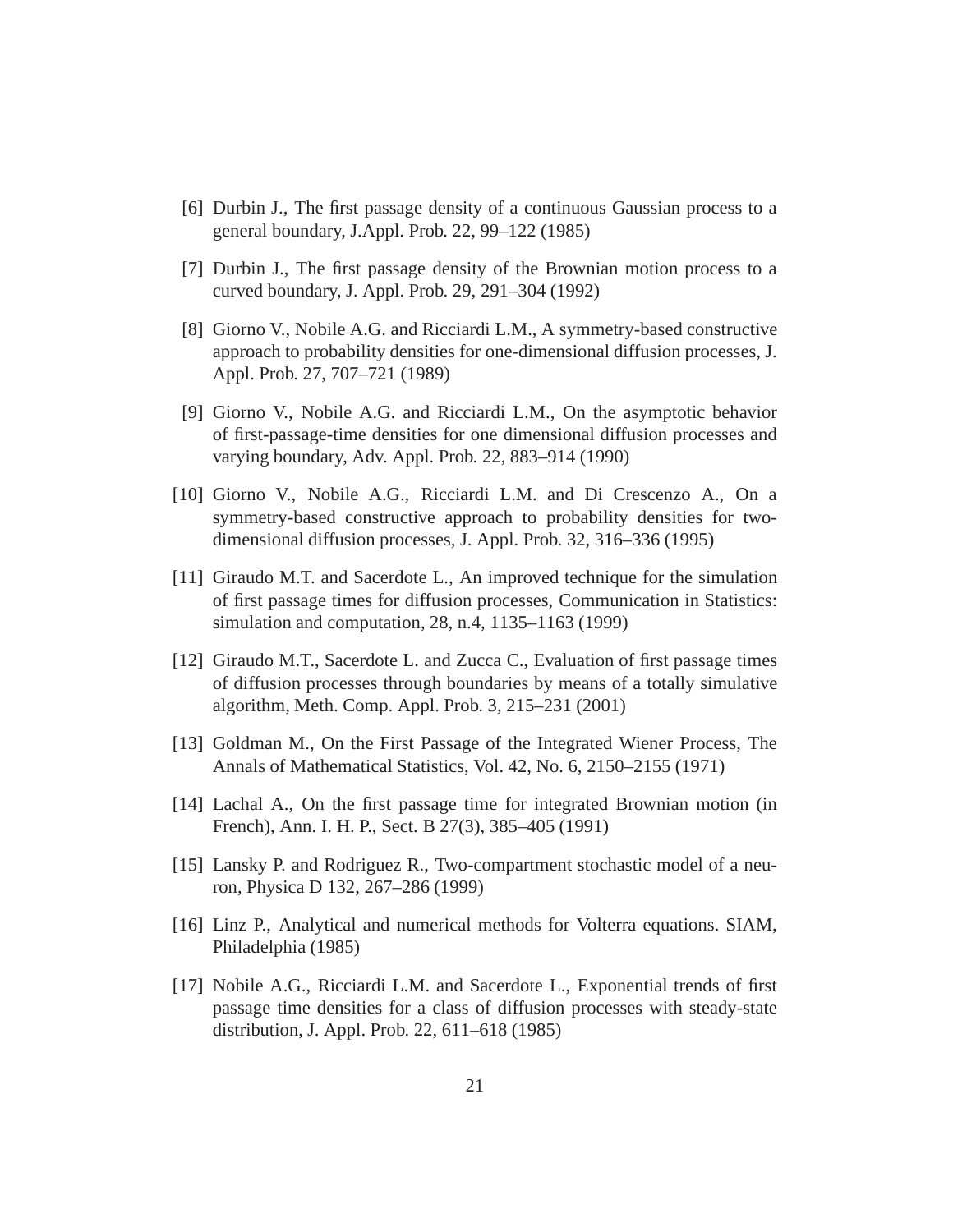- <span id="page-21-9"></span>[18] Panfilo G., Tavella P and Zucca C., Stochastic Processes for modelling and evaluating atomic clock behaviour, Advanced Mathematical and Computational Tools in Metrology VI, P. Ciarlini,M. G. Cox,F. Pavese ed. World Scientific Publishing (2004)
- <span id="page-21-3"></span>[19] Peskir G., Limit at zero of the Brownian first-passage density. Probab. Theory Related Fields. 124, 100-111 (2002)
- <span id="page-21-0"></span>[20] Redner S., A guide to first-passage processes. Cambridge University Press (2001)
- <span id="page-21-1"></span>[21] Ricciardi L.M., Lecture Notes in Biomathematics. Springer Verlag, Berlin (1977)
- <span id="page-21-4"></span>[22] Ricciardi L.M., Sacerdote L. and Sato S., On an Integral Equation for First-Passage-Time Probability Densities, Journal of Applied Probability, Vol. 21, No. 2, 302–314 (1984)
- <span id="page-21-6"></span>[23] Ricciardi, L.M. and Sato, S., Diffusion processes and first-passage-time problems. In: L.M. Ricciardi (Ed.), Lectures in Applied Mathematics and Informatics. Manchester Univ. Press., Manchester (1990)
- <span id="page-21-7"></span>[24] Román P., J.J. Serranoa J.J. and Torres F., First-passage-time location function: Application to determine first-passage-time densities in diffusion processes, Computational Statistics & Data Analysis, Volume 52, Issue 8, 4132– 4146 (2008)
- <span id="page-21-10"></span>[25] Sacchetto L., Tempo di primo passaggio del moto browniano integrato: aspetti analitici, numerici e simulativi. Tesi di laurea specialistica in matematica, Università di Torino (2009)
- <span id="page-21-5"></span>[26] Sacerdote L., Asymptotic behavior of Ornstein-Uhlenbeck first-passagetime density through boundaries, Applied Stochastic Models and Data Analysis. 6, 53–57 (1988)
- <span id="page-21-2"></span>[27] Sacerdote L. and Giraudo M.T., Stochastic integrate and fire models: a review on mathematical methods and their applications. To appear in Lecture Notes in Mathematics, Series Mathematical biosciences (2010)
- <span id="page-21-8"></span>[28] Sacerdote L. and Tomassetti F., On Evaluations and Asymptotic Approximations of First-Passage-Time Probabilities, Advances in Applied Probability, Vol. 28, No. 1, 270–284 (1996)